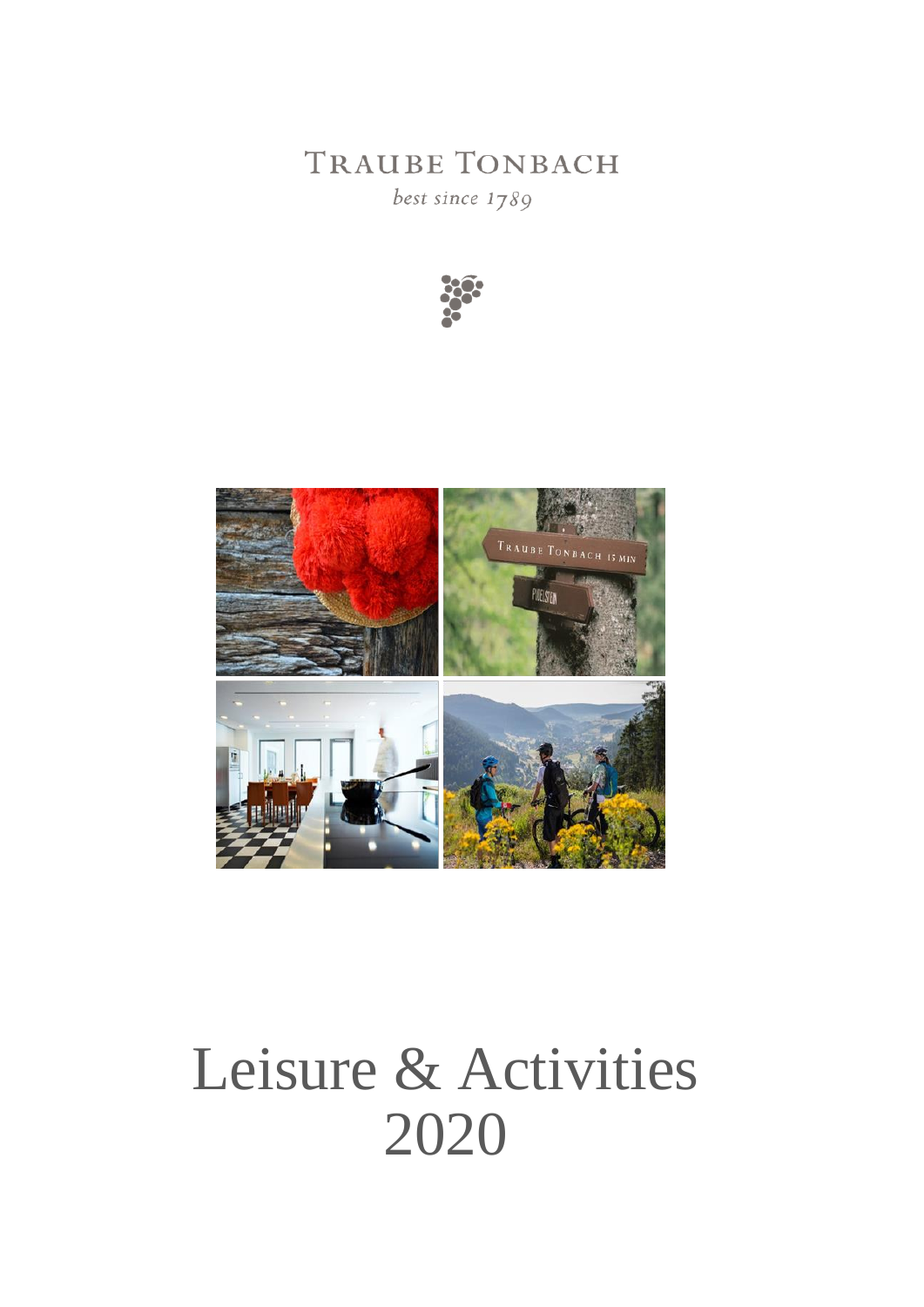It is your time. Make unforgettable experiences

Dear Guests,

for your holiday time we offer a daily program with a selection of daily activities for your holidays. Experience the unique nature in the Black Forest, let us move you actively, discover the versatility of Traube Tonbach with a pampering program.

Furthermore we will give you an overview of which special weeks our team around Björn Deinert and Iris Mahler will organise for you for the rest of the year. In addition to the annualy overview you will find the detailed descriptions of the special weeks.

**As a service of our house the activities are usually free of charge.** Only for special offers a fee applies, which is shown in the details.

We look forward to seeing you!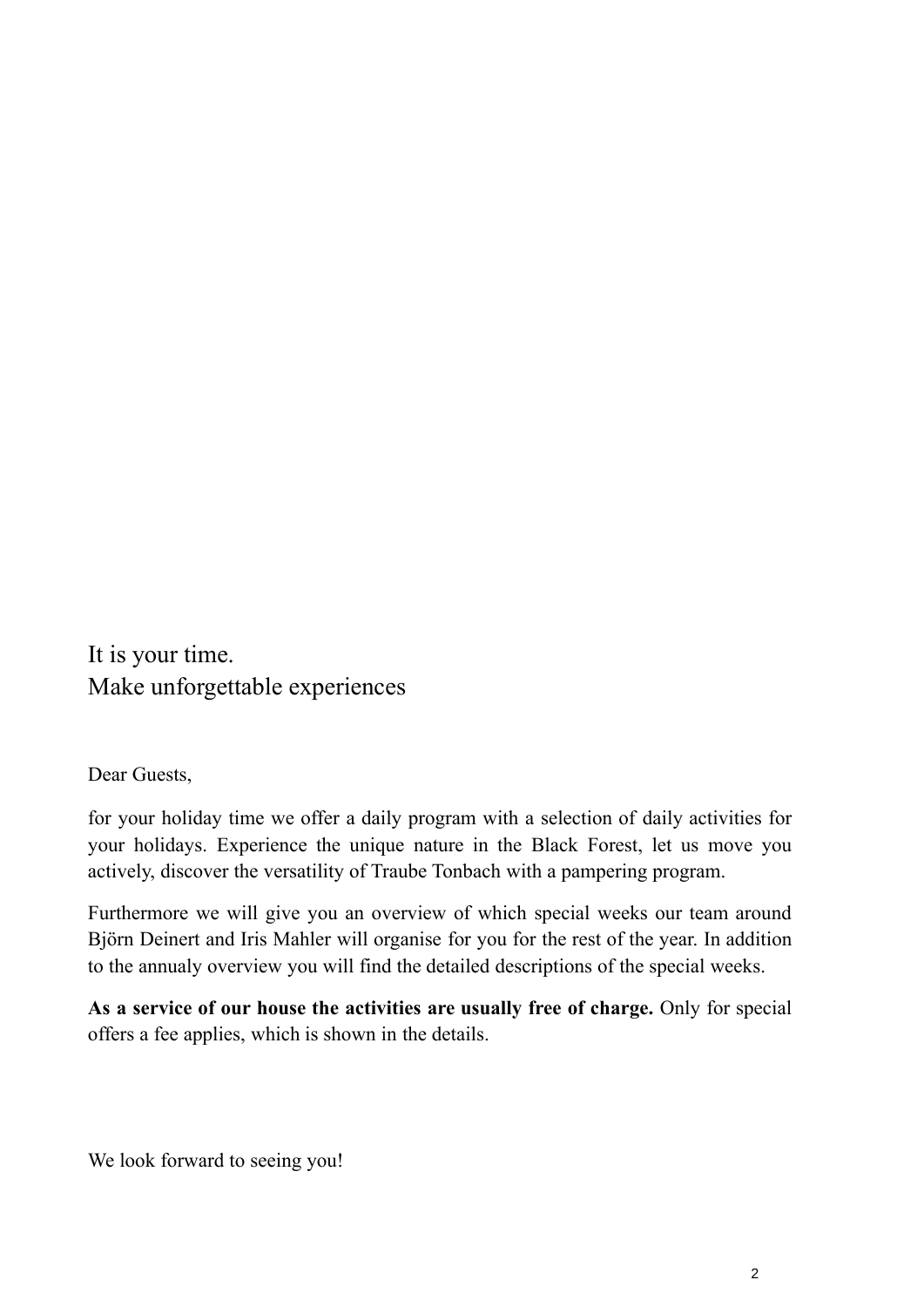# **Annual overview 2020**

| Date                  | Occasion                                                 |
|-----------------------|----------------------------------------------------------|
| 06. - 10. Jan         | bodyART meets Pilates with Iris Mahler and Birgit Frey   |
| 27. - 31. Jan         | Yoga with Sabine Broghammer                              |
| $03. - 06.$ Feb       | <b>Active Winterweek</b>                                 |
| 10. - 14. Feb         | <b>Active Winterweek</b>                                 |
| 17. - 21. Feb         | bodyART pure with Iris Mahler                            |
| 21. - 25. Feb         | Carnival at Traube Tonbach                               |
| 02. - 06. Mar         | Fit in spring with Iris Mahler and Birgit Frey           |
| 16. - 20. Mar         | Fit in spring with Iris Mahler and Birgit Frey           |
| 23. - 27. Mar         | Yoga with Dagmar Buhler / "Energy-Flow"                  |
| 30. Mar $-$ 03. April | Spring Hiking Week                                       |
| 21. April             | Four-Hands-Dinner with Torsten Michel and Florian Stolte |
| 20. - 24. April       | Yoga with Sabine Broghammer                              |
| 27. - 1. May          | <b>Spring Hiking Week</b>                                |
| 27. - 30. April       | Dance Week with Martina and Eberhard Braig               |
| May until Sep         | Summer Golf Days (New in program)                        |
| 04. - 08. May         | Art Week with Elvira Amrhein (Contribution Fee)          |
| 11. - 15. May         | Cultural hiking week                                     |
| 25. - 27. May         | Herb Days at Traube Tonbach                              |
| $08. - 13.$ June      | Survival Camp with Outdoor Expert Robert Hill            |
| 15. - 18. June        | Summer Golf Days (Arrangement / New in program)          |
| 16. June              | Torsten Michel – Our 3-star chef invites you to dinner   |
| 22. - 24. June        | "A celebration for friends" / Luxembourg                 |
| 22. - 26. June        | Sportive Hiking Week / Mon – Fri ca. 14-18 km            |
| 29. June $-$ 03. July | Summer yoga with Dagmar Buhler                           |
| $06. - 10.$ July      | Bike week with Birgit Frey                               |
| 13. - 15. July        | "A celebration for friends" / France                     |
| 13. - 17. July        | Hiking Week / regional waterfalls                        |
|                       | with early risers tours / Mon $-$ Fri ca. 12 km          |
| 27. - 31. July        | Yoga with Sabine Broghammer                              |
| 31. July - 02. Aug    | "A celebration for friends" / Schwiss                    |
|                       |                                                          |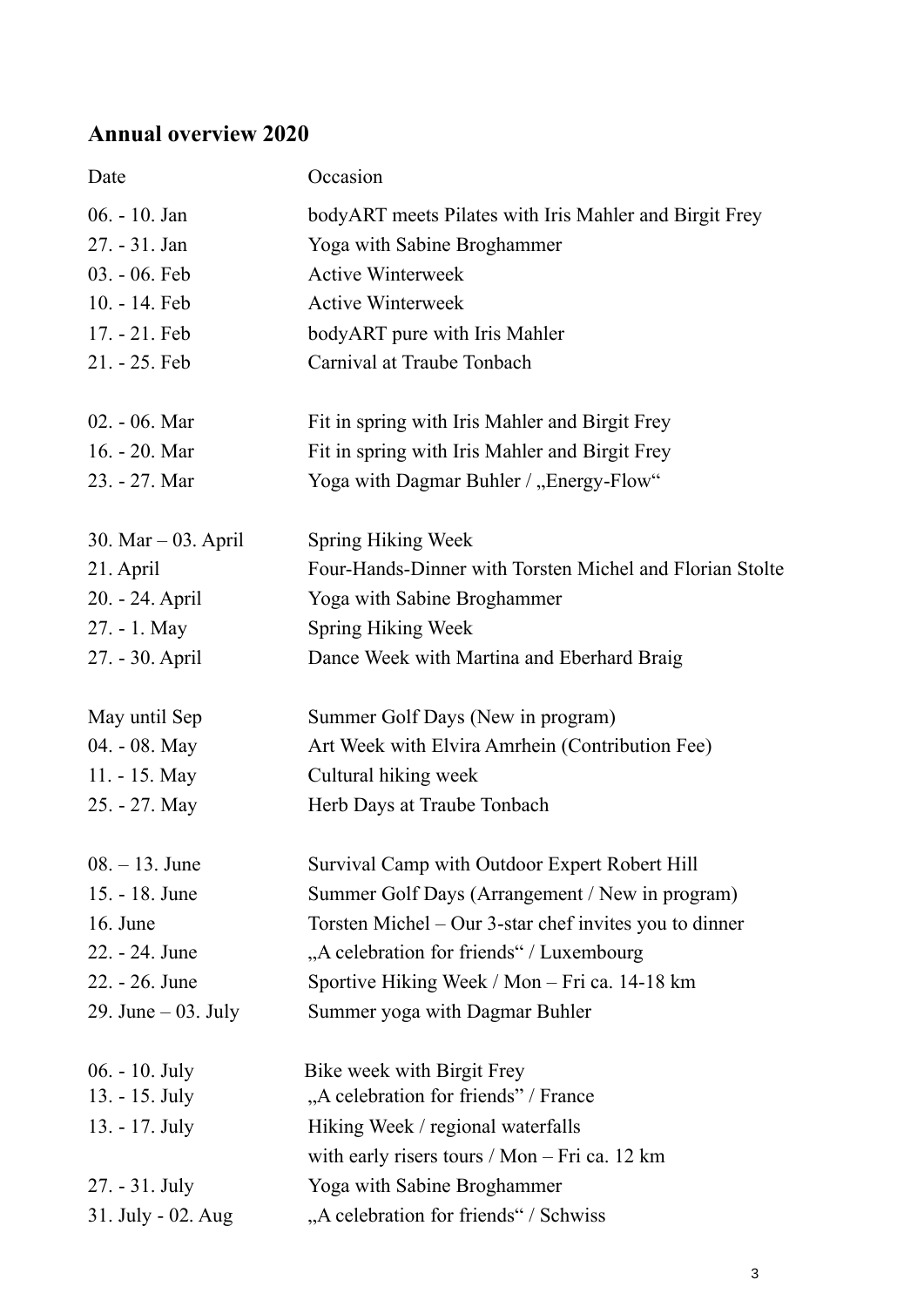# **Annual overview 2020**

| Date                | Occasion                                                    |
|---------------------|-------------------------------------------------------------|
| $03. - 07.$ Aug     | Youth soccer camp with Horst & Philipp Köppel               |
| 10. - 14. Aug       | Hiking Week / Kids & Family                                 |
| $10. - 15$ . Aug    | Survival Camp with Outdoor Expert Robert Hill               |
| $17. - 21.$ Aug     | Bicycle Week with Birgit Frey                               |
| $17. - 22.$ Aug     | Survival Camp with Outdoor Expert Robert Hill               |
| 24. - 28. Aug       | Summer Yoga with Dagmar Buhler                              |
| 25. Aug             | Legends of Culinary Arts: Dieter Müller is cooking for us   |
| 31. Aug - 04. Sept  | Wellness Hiking Week / Mon - Fri ca. 7-8 km                 |
| 14. - 18. Sept      | Yoga with Dagmar Buhler / "Energy Flow"                     |
| $21. - 25.$ Sept    | Hiking Week / Hiking & Wine                                 |
| 22. Sept            | Legends of Culinary Arts: Joachim Wissler is cooking for us |
| 28. $Sep - 2$ . Oct | bodyART meets Pilates with Iris Mahler and Birgit Frey      |
| 05. - 09. Oct       | Week of Culinary Delights (culinary evenings, excursions)   |
| 12. - 16. Oct       | Autumn Hiking Week / Mon - Fri ca. 10-12 km                 |
| 19. - 23. Oct       | Yoga with Dagmar Buhler / "Energy-Flow"                     |
| $26. - 31.$ Oct     | Survival Camp with Outdoor Expert Robert Hill               |
| 30. Oct             | Kids & Family Day / Adventure Day for three generations     |
| 31. Oct             | Halloween for Kids                                          |
| $09. - 13.$ Nov     | Yoga with Sabine Broghammer                                 |
| $10. - 12.$ Nov     | "Scottish Days"                                             |
| $16. - 20.$ Nov     | Dance Week with Martina and Eberhard Braig                  |
| 17. Nov             | Legends of Culinary Arts: Dieter Müller is cooking for us   |
| 23. - 27. Nov       | bodyART pure with Iris Mahler                               |
| 30. Nov $-$ 05. Dez | Atmospheric advent walks                                    |
| 06. - 11. Dec       | Saint Nicholas Week                                         |
| 14. - 18. Dec       | Yoga Days with Sabine Broghammer                            |

Our active weeks always start on Monday. For that reason we recommend to arrive already on Sunday. On Sunday evening during our traditional "Get-together-Aperitifs" we introduce our upcoming weekly program and set the mood for the days to come. As a service of the house the activities are usually free of charge. For some special offers we charge a fee which will be shown in the descriptions. A detailed description of each individual special week can be found after the annual overview.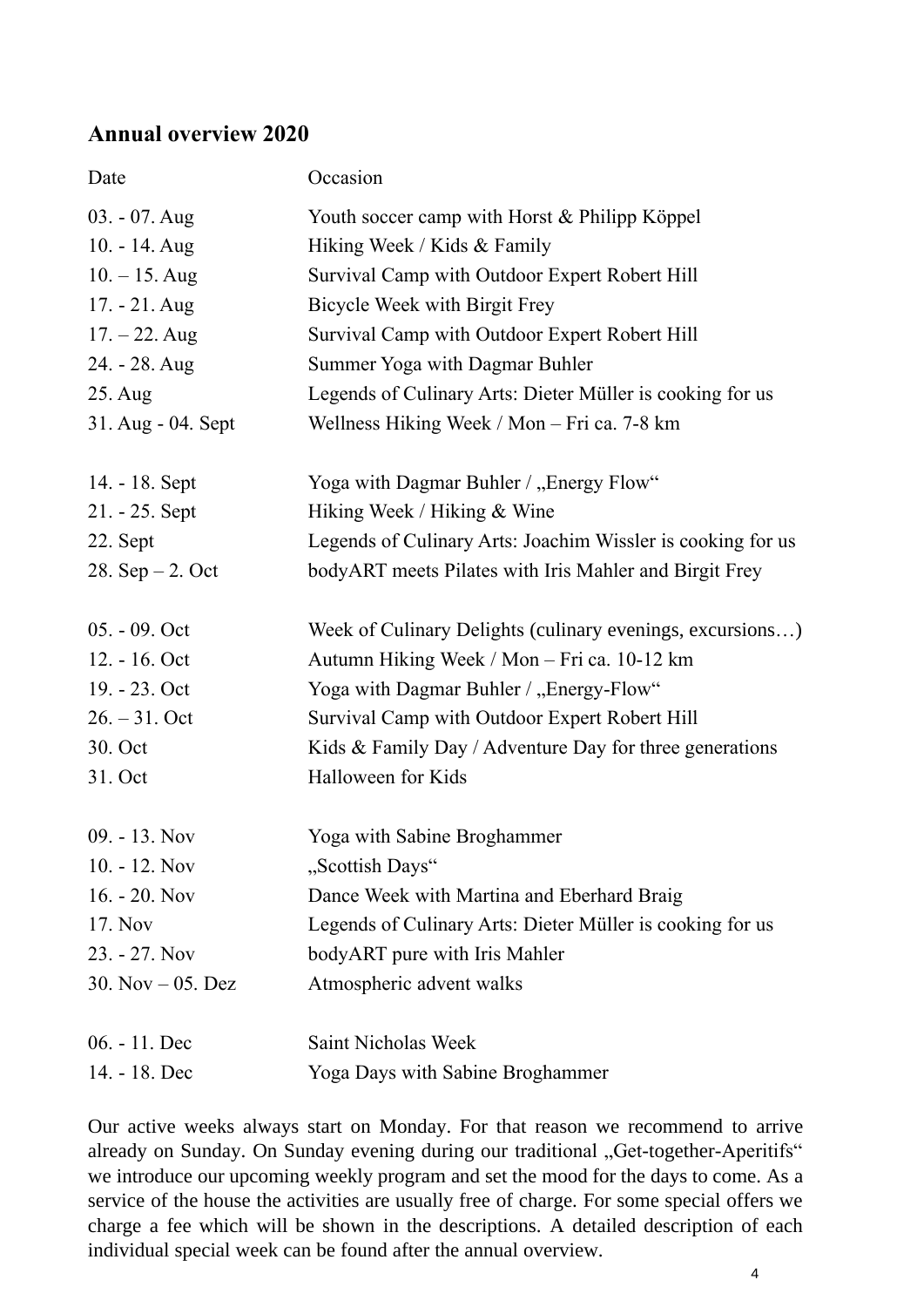# **Traube Tonbach cookery school**

With its challenging cooking seminars, the Traube Tonbach cookery school has become the ideal destination for passionate cooking enthusiasts. The courses can only be offered to groups of six people or more. For a group of eight or more, we are happy to arrange a course with individual themes and dates to your convenience. Accompanying wines, drinks, documents, recipes and an exclusive Traube Tonbach cooking apron are included in the course price.

#### **Registration**

We are looking forward to your registration until 4 weeks in advance of the course date. Please understand that in case of a short-term cancellation (as from 14 days before the cooking seminar) we will have to send you a cancellation bill (80% of the price from the cooking seminar) if the open place can´t be filled again. This also occurs if you want to change to another date or course. For more informations about our cooking seminars please visit our homepage https://www.traube-tonbach.de/en/adventures-for-big-andsmall/activities-calendar/cooking-courses/. For reservations please call +49 7442 492 665 or write us an e-mail reservations@traube-tonbach.de.

#### **Dates of Cooking Classes 2020**

| 10. Feb   | Dishes from Oxtail and foie gras                                                                                                                                                                                             | 250 Euro |
|-----------|------------------------------------------------------------------------------------------------------------------------------------------------------------------------------------------------------------------------------|----------|
| 11. Feb   | Fine vegetarian kitchen                                                                                                                                                                                                      | 200 Euro |
| 10. Mar   | Daily dishes with fresh herbs, vegetables,<br>fish and meat                                                                                                                                                                  | 200 Euro |
| 20. April | Cooking class with Henry Oskar Fried and<br>Markus Gruler, chef at the Hotel Seehalde.<br>His kitchen is awarded with 16 points in the<br>Gault Millau. Accompanied by the Kress winery<br><b>Nussdorf on Lake Constance</b> | 250 Euro |
| 21. April | Fine asparagus cuisine with redhead prawns,<br>scallop and fillet of beef.<br>Accompanied by the Kress winery Nussdorf<br>on Lake Constance                                                                                  | 220 Euro |
| 25. May   | The finest parts of the Spanish balfego tuna<br>Fillet, cheek and belly                                                                                                                                                      | 250 Euro |
| 27. May   | Small Cooking Class as part of the herb days<br>"Wild herb and flower kitchen by Henry Oskar"<br>10 am – 3 pm / 3 Course Menu / Housewine / Rental apron                                                                     | 98 Euro  |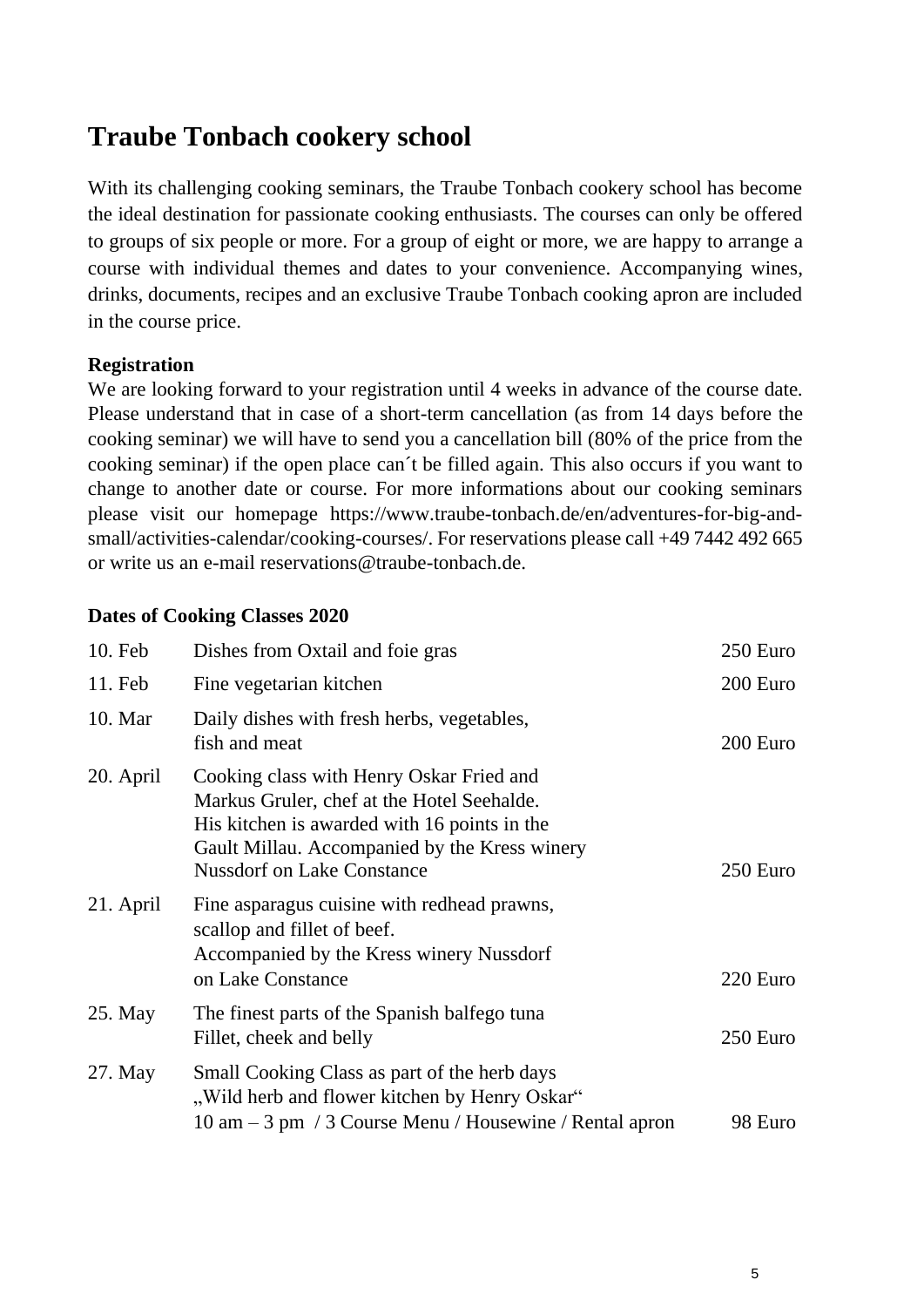# **Dates of Cooking Classes 2020**

| 15. June   | Nature in the cooking pot<br>Herbs from the Black Forest region                                                                                                            | 200 Euro |
|------------|----------------------------------------------------------------------------------------------------------------------------------------------------------------------------|----------|
| 16. June   | Cooking class with 1 Michelin star chef<br>Florian Stolte of the Köhlerstube Traube Tonbach                                                                                | 250 Euro |
| $20.$ July | Barbecue on charcoal "family style"<br>Australian beef, cutlet from the Stauferico<br>pork, U5 shrimp, whole sea bass with<br>various salads, side dishes, sauces and dips | 260 Euro |
| $21.$ July | "French Classics"<br>Duck liver paté with toasted bread,<br>truffle essence under puff pastry,<br>Bouillabaisse with Rouille sauce                                         | 260 Euro |
| $21.$ Sep  | Variations of yellowfin mackerel                                                                                                                                           | 220 Euro |
| 22. Sep    | Late summer kitchen with wild mushrooms,<br>fish and meat from the Northern Black Forest                                                                                   | 200 Euro |
| 05. Oct    | Venison<br>Wild boar, pheasant and deer                                                                                                                                    | 220 Euro |
| 06. Oct    | Venison<br>Pigeon, deer and wild hare                                                                                                                                      | 220 Euro |
| 02. Nov    | Variations from the farmers drake duck                                                                                                                                     | 210 Euro |
| 03. Nov    | Offal from calf, goose and lamb                                                                                                                                            | 250 Euro |
|            |                                                                                                                                                                            |          |

# **Dates of Cooking Classes 2021**

| $11.$ Jan | Stewed dishes from Oxcheek, Oxtail and calf's<br>head with winter vegetables                                             | 220 Euro   |
|-----------|--------------------------------------------------------------------------------------------------------------------------|------------|
| $12.$ Jan | Exclusive 5-course-menu with Perigord Truffle<br>Main course includes whole braised truffles<br>accompanied by champagne | 500 Euro   |
| 08. Feb   | Delicacies from Austria<br>Dishes from my hiking years in Vorarlberg                                                     | 200 Euro   |
| 09. Feb   | Bretonian lobster and carabinero                                                                                         | 300 Euro   |
| 15. Mar   | Asian flavors<br>Dishes from my years<br>in Thailand and Indonesia                                                       | 230 Euro   |
| 16. Mar   | Fit for Spring<br>Herbs, salads, fish, poultry<br>and exquisite balsamic vinegars and oils                               | $210$ Euro |

\_\_\_\_\_\_\_\_\_\_\_\_\_\_\_\_\_\_\_\_\_\_\_\_\_\_\_\_\_\_\_\_\_\_\_\_\_\_\_\_\_\_\_\_\_\_\_\_\_\_\_\_\_\_\_\_\_\_\_\_\_\_\_\_\_\_\_\_\_\_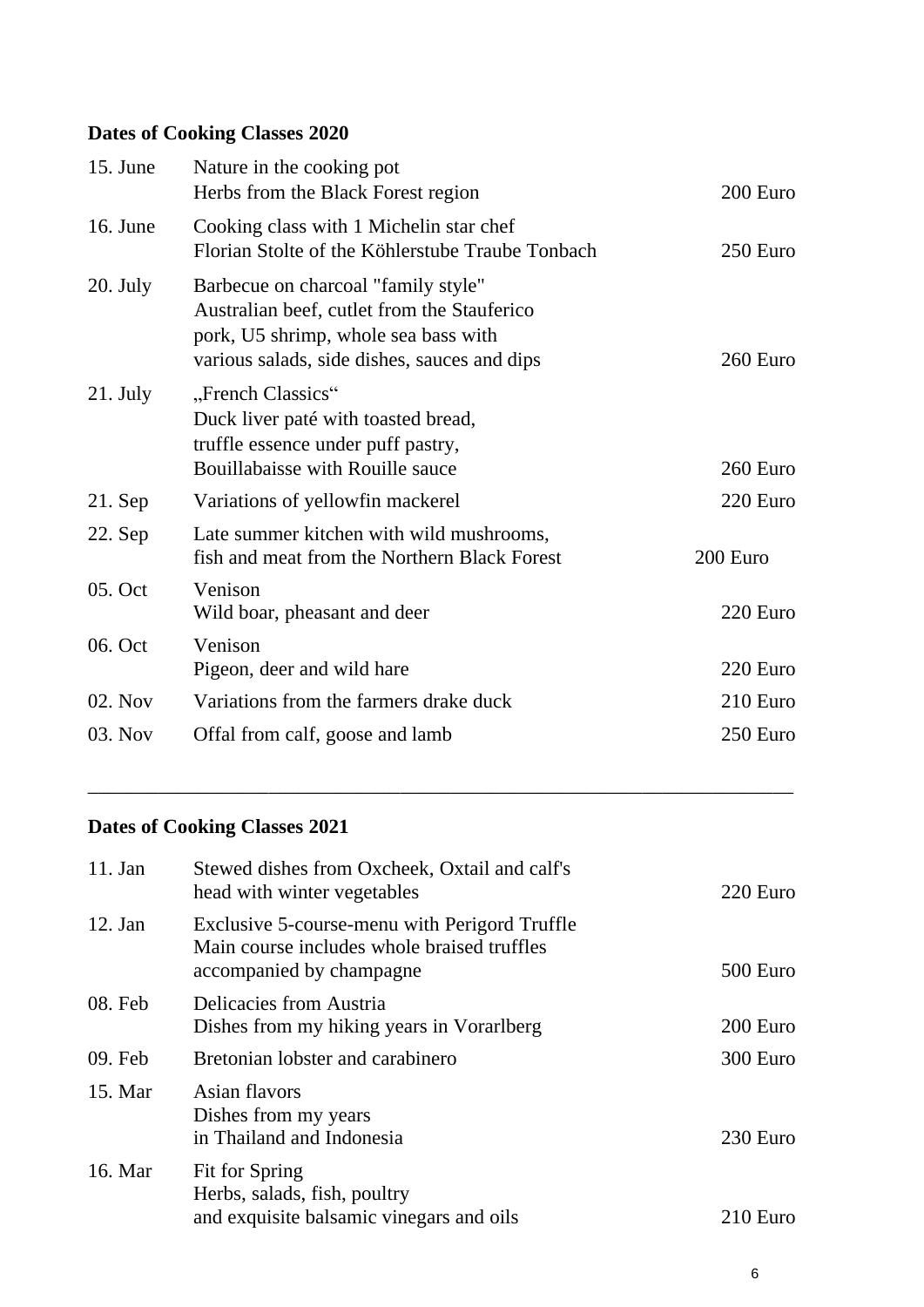## <span id="page-6-0"></span>**Legends of Culinary Art-Events 2020**

#### **21. April / Four - Hands - Dinner with Torsten Michel and Florian Stolte**

Florian Stolte is the head chef of our Köhlerstube. His secret? The best of the season is refined with surprising accents and unusual flavors. He and Torsten Michel, our two star chefs will create in a duo an elegant menu for you today to enjoy.

#### **16. June / Torsten Michel**

In 2017 Torsten Michel took over the position as a head chef of the Schwwarzwaldstube and defended with 3 stars in the Michelin Guide and 19.5 points in the Gault Millau the highest ratings. Torsten Michel stands for a kitchen of perfect lightness, delicate in realization, intense, round and delicious for the palate.

#### **25. August und 17. November - Dieter Müller**

Dieter Müller is a friend of our house since many years and a true cooking legend. His tasks on board the ..MS Europa" brought him to many ports and to various markets of the Mediterranean Sea. He got to know new products and flavors – all of these impressions and experiences are part of his dishes.

#### **22. September – Joachim Wissler**

Welcome to the Black Forest - Joachim Wissler cooks for us. Today we hand over our kitchen in the Silberberg restaurant to this culinary expert - and you can be there. He has been the chef at the Vendôme restaurant in the Grand Hotel Schloss Bensberg since 2000 and will be with us in late September to delight you with his culinary art.

For more informations and reservations please ask our reservation team.







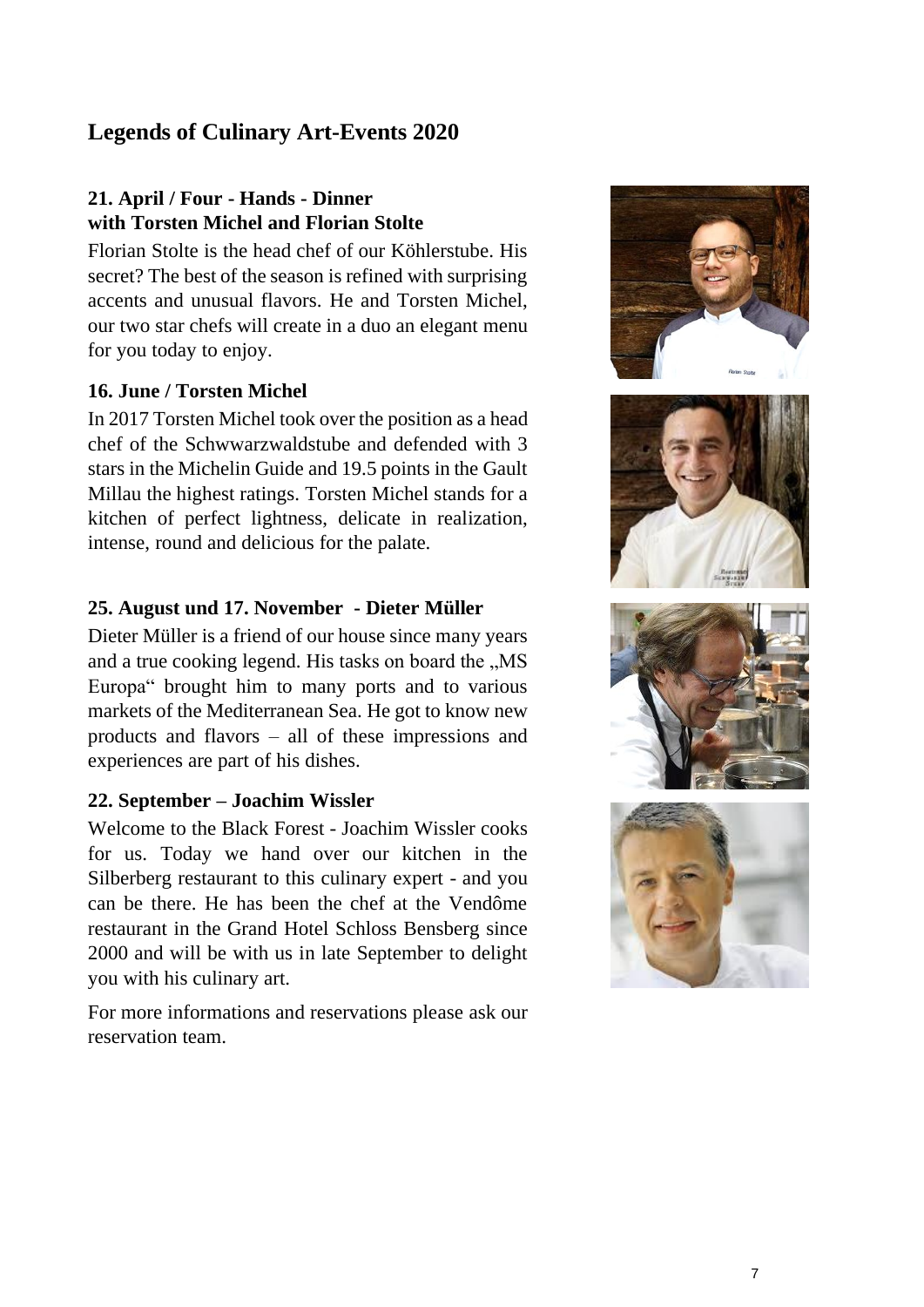# **Special Weeks**

# <span id="page-7-0"></span>**Yoga with Sabine Broghammer**

#### **Sabine Broghammer, Yoga with LOVE**

With mindfulness, love and respect we take care of our body, our breath and our soul. Blockages, tension and undigested feelings, all will be relieved. Yoga with Love, works profoundly and persistently as the change takes place all the way to the cellular level. The asanas (physical exercises) are performed mindfully and gently in connection with the breathing and the mind (also suitable for beginners). This offer is free of charge as part of your hotel stay.

#### **27. – 31. January**

#### **Yoga & Basic [Delicacies.](https://www.linguee.de/englisch-deutsch/uebersetzung/delicacies.html)**

Basic nutrition detoxifies our body. We become softer again and feel fresher and more alive, perfect for the beginning of the year.

Monday to Friday 8.45 a.m. until 10.00 a.m. Meditation, breathing and flowing body exercises to stretch and to gain new strength Monday to Thursday 3.30 p.m. until 5 p.m. Detox yoga, detoxing of the body and mind Friday 12.00 p.m. End of the week session

#### **20. – 24. April**

#### **Yoga for a strong back**

Strengthen your back to walk upright again through the world Monday to Friday 8.45 a.m. until 10.00 a.m. Yoga for the back, Pranayama (Breathing exercise) and meditation Monday to Thursday 3.30 p.m. until 5.00 p.m. Gentle Yoga for the back Friday 12.00 p.m. End of the week session

#### **27. – 31. July**

#### **Yoga in the forest**

Reconnecting with nature - Inside (your own nature) and outside. If the weather conditions are good, we practice outside.

Monday to Friday 8.45 a.m. until 10.00 a.m. Yoga of mindfulness Monday to Friday 3.30 p.m. until 5.00 p.m. Aranja Yoga Friday 12.00 pm End of the week session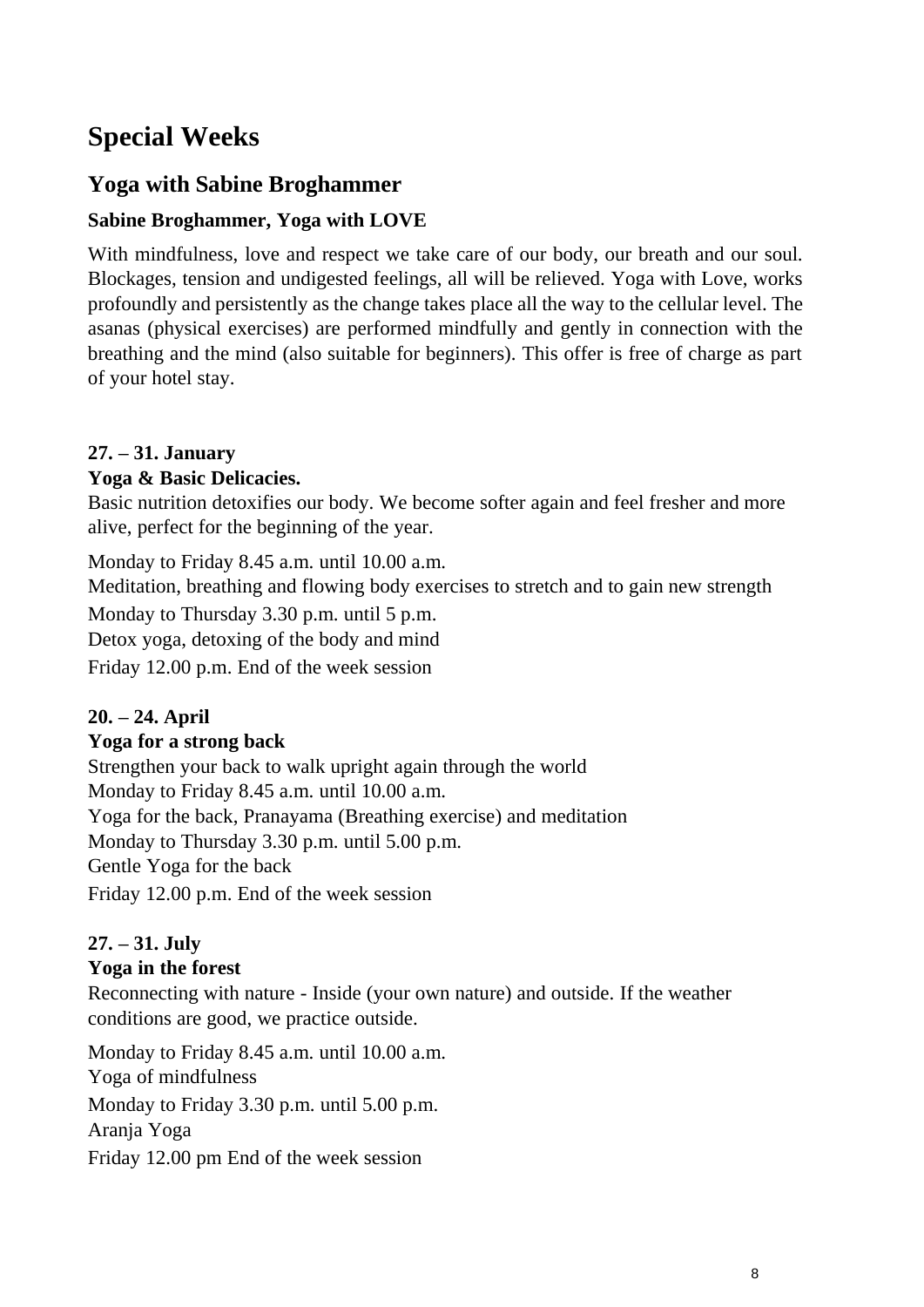# <span id="page-8-0"></span>**9. – 13. Nov**

#### **Kundalini Yoga.**

Kundalini is the energy within us that needs to be re-awakened to guide you to a harmonious, happy life. Very often this energy is blocked, creating tension in the body and mind.

Monday to Friday 8.45 a.m. until 10.00 a.m. Kundalini Yoga, breathing and meditation Monday to Thursday 3.30 p.m. until 5.00 p.m. Kundalini meditation, shaking and gentle Kundalini Yoga Friday 12.00 p.m. End of the week session



# <span id="page-8-1"></span>**14. – 18. Dec**

# **Yoga of Silence and Mindfulness**

For years, "burnout" is on the rise. How was your year? Do you feel burned out? These days we will be very quiet and mindful.

Monday until Friday 8.45 a.m. until 10.00 a.m. Mauna silent meditation and mindful yoga Monday until Thursday 3.30 p.m. until 5.00 p.m. Yoga of Inner Light and Mauna Meditation Friday 12.00 p.m. End of week session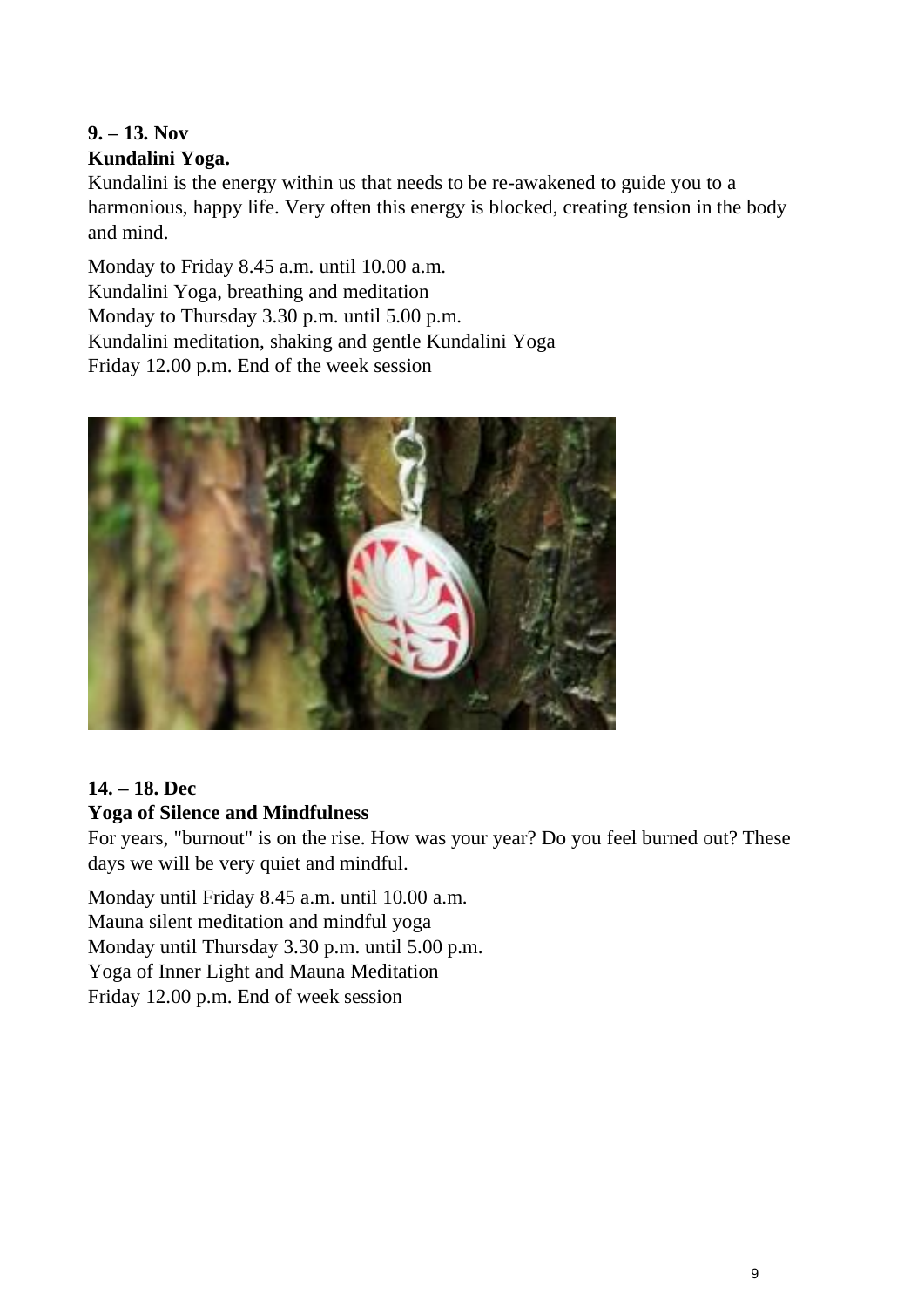### <span id="page-9-0"></span>Yoga "Energy-Flow" with Dagmar Buhler

 $23 - 27$  March, 29 June – 3 July,  $14 - 18$  September,  $19 - 23$  October

Physical activity calms relaxes and is good for your health.

Dagmar Buhler has lived many years in South-East Asia, where she completed trainings in various yoga styles and meditation. Her yoga classes are filled with ease, joy and serenity, which transfers to the participants of each lesson and makes every yoga class a wonderful experience. This special week is free of charge during your hotel stay. The aim of the yoga week is to guide you mindfully to more energy, endurance and serenity. Yoga keeps us young, powerful and healthy. A great experience for beginners and advanced participants.

#### **Energy-Flow**

Dagmar Buhler invites you to a mindful and sustainable yoga practice. Yoga exercises create an awareness of the here and now - letting go of everyday stresses and worries, strengthening oneself with new energy. A sequence of different asanas are fluently linked - Energy-Flow.

#### **The Program**

To bring movement into the body, activating the cardiovascular system, strengthening the musculature, breathing consciously for that especially yoga classes in the morning are suitable (8.45 a.m. - 9.45 a.m.).

The afternoon yoga classes (4.00 p.m. - 5.30 p.m.) help us strengthen the immune system and to stabilize our health. Practicing yoga improves emotional well-being and resistance to stress. The special yoga breathing supports the relaxation of the body and the soul and activates the self-healing powers.

A great experience for both beginners and advanced participants.

#### <span id="page-9-1"></span>**Light summer yoga with Dagmar Buhler**

29 June – 3 July,  $24 - 28$  August,

Our yoga weeks in summer are a wonderful opportunity for anyone who wants to get to know yoga. The easy introduction to yoga practice will help you to get comfortable you with the basics of yoga, such as basic yoga exercises, breathing exercises, and relaxation. Strength, stability and flexibility are improving with yoga. Regular yoga practice helps you to create a more relaxed and positive life.

The goal of those light summer yoga weeks is to feel more vitality and balance in life. Beginners and experienced yoga students will find their space here. This special week is free of charge as part of your hotel stay.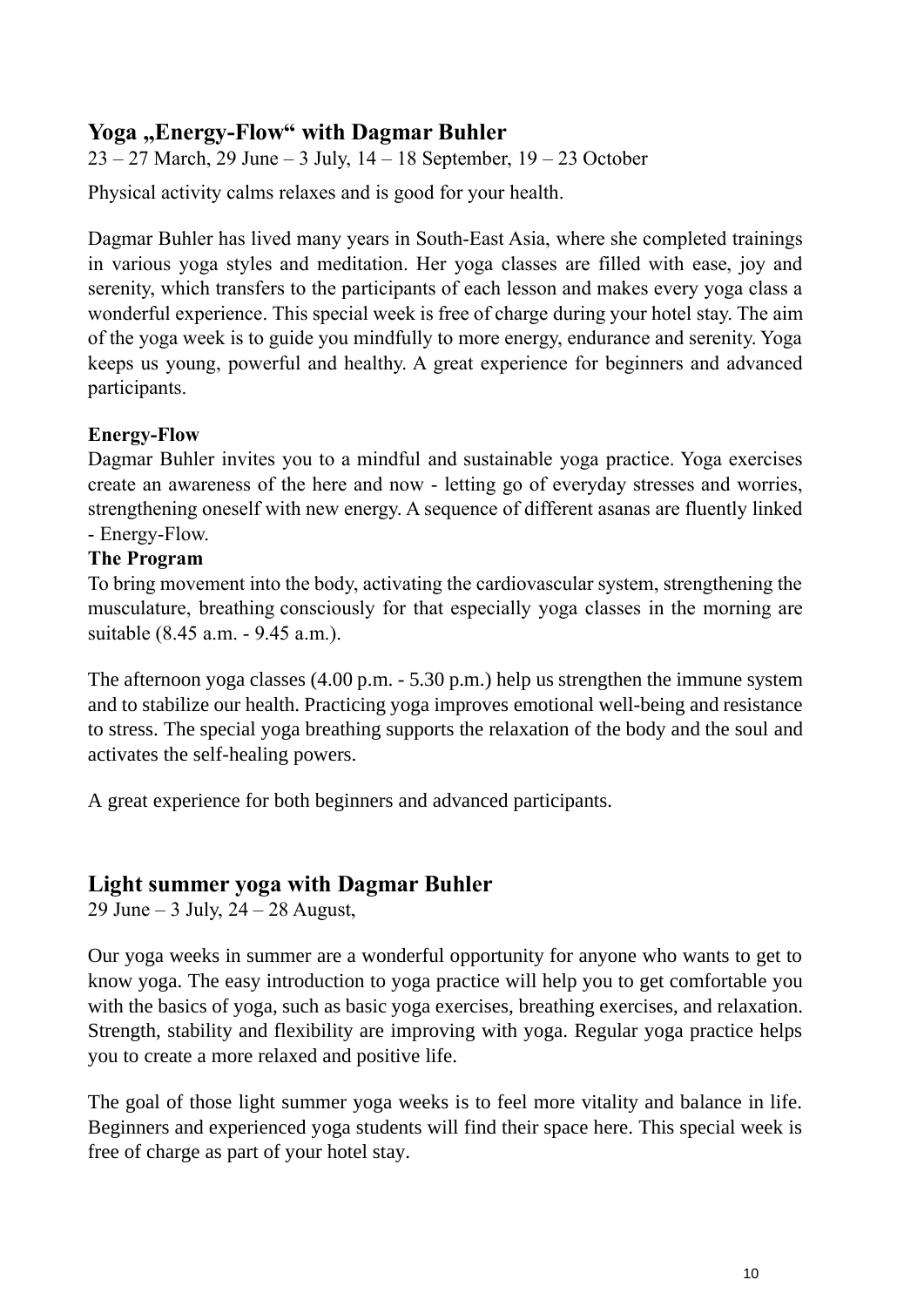### <span id="page-10-0"></span>**bodyART meets Pilates with Iris Mahler and Birgit Frey**

6 – 10 January / 28 September – 2 October

The human mind continuously evolves over time, while the body in its original form gradually breaks down. This discrepancy, combined with psychological strains and stress, frequently manifests itself in one's own posture. During the week, "bodyART meets Pilates", on monday and tuesday we activate the deep, small and mostly weaker muscle groups. The goal is the inner straightening for a correct body posture. Starting on wednesday, bodyART training will combine goal oriented exercises in a flowing sequence of movements. You experience the synergies of Pilates, yoga and functional training in connection with conscious breathing. Muscles, tendons, ligaments and joints feel noticeably smoother and vitalizing energies are activated.

This training is suitable for both beginners and advanced, since everyone can train or practice on his personal level. This special week is free of charge as part of your hotel stay.

# <span id="page-10-1"></span>**bodyART pure for Her and Him with Iris Mahler**

17 – 21 February / 23 – 27 November

Vitalize energies.

A great workout for those seeking strength and stability both inside and out. You experience the synergies of yoga, pilates and functional training in a whole new way in the combination of strength, flexibility, balance, heart, circulation and breathing. From an easy warming it moves from one exercise fluently to the next. Due to the change of intense force elements and active relaxation phases a noticeably positive vitalizing energy for the body and mind is created.

A fantastic form of full-body workout and suitable for all ages - from child to the elderly, from top athletes to rehabilitation patients. This week you have the opportunity to get to know different facets of bodyArt training. "

#### **The program**

For a good start into the day, a basic lesson with the basic elements of the bodyART training takes place from Monday to Friday in the morning (1 hour easy, mobilising, slightly strengthening). The hour in the afternoon has a special focus. Afterwards a 40 minute Stretch & Flow program follows.

Those who stay until Saturday will experience bodyART in its intensive form "deepwork".

bodyART is suitable for beginners as well as advanced learners, as everyone can train or practice on their personal level. This special week is free of charge as part of your hotel stay.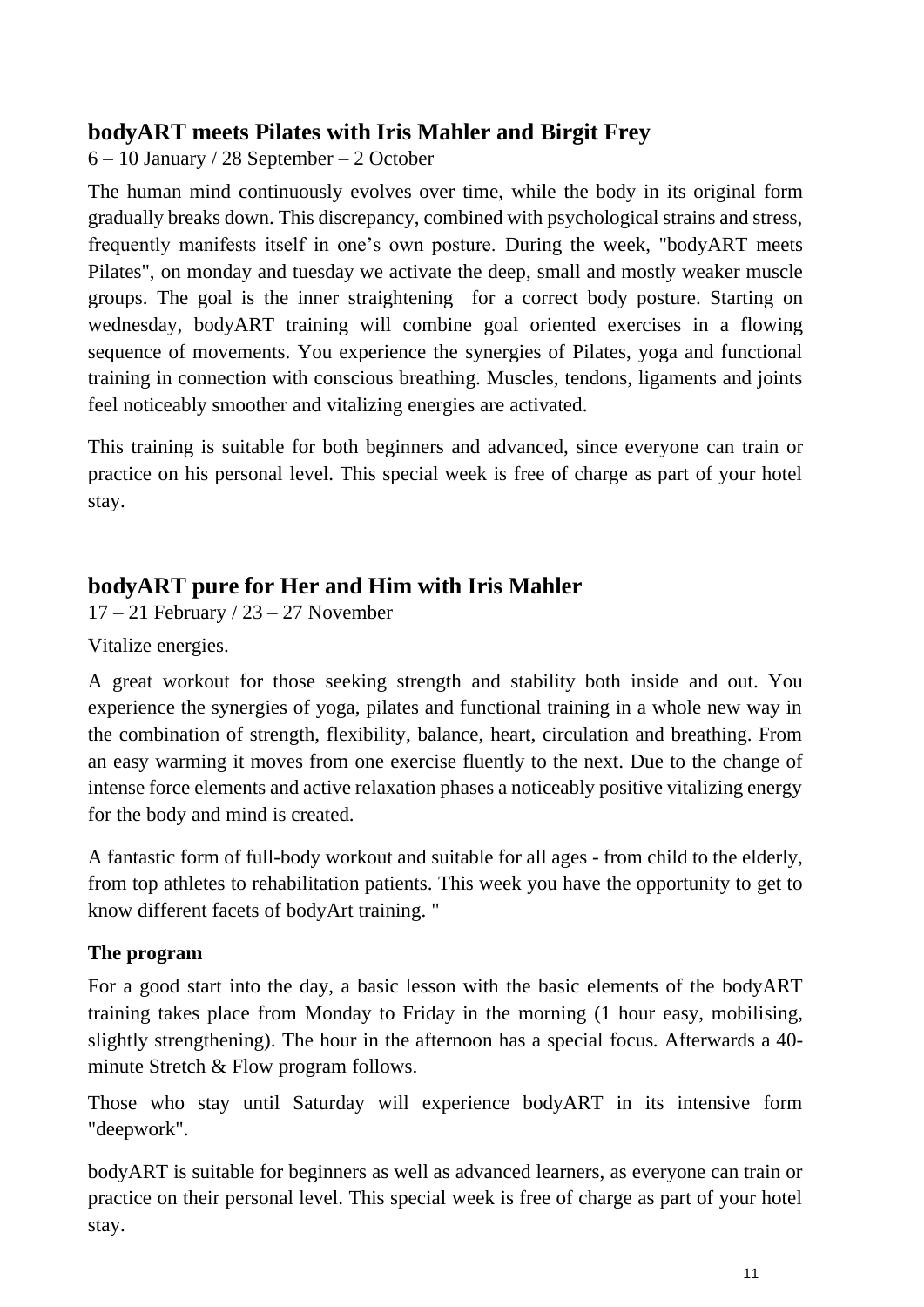## <span id="page-11-0"></span>**Wonderful Hikes**

The Black Forest is one of Europe's most beautiful hiking areas and has a national park since 2014. As the seasons change, the landscape reveals an incomparable variety that we would like to lay down your feet. Whether it's sunny spring awakening, colorful autumn walks or magical tours through the snow-covered winter landscape - our hiking enthusiasts Rosi Haist, Iris Mahler and Björn Deinert will take you on a hike to the most attractive routes in the region.

Our theme weeks take into account different interests and requirements. For example, the cultural hiking week with a visit to cultural highlights, athletic tours for experienced hikers and cozy feel-good walks. Those special weeks are free as part of your hotel stay.

**Spring Hiking-Week** / 30 March – 3 April On the route of Spring awakening (Mon until Fri 10 - 12 km)

**Cultural Hiking Week** / 11 – 15 May

On three of five hiking days we visit cultural highlights of the Region. For example, a monastery complex a castle ruins, weir system ... (Mon - Fri ca. 8 km)

**Sportive Hiking Week** / 22 – 26 June Sportive routes for ambitious hikers. A certain basic condition is required (Mon – Fri ca. 16 km)

**Hikingweek** / 13 – 17 July This week we hike to the regional waterfalls. On two days we start early in the morning. between 6.00 a.m. and 7.30 a.m. (Mon to Fri about 8 - 10 km).

**Hikingweek Kids & Family** / 10 – 14 August You can finde the detailed description under "Children and Teenagers".

**Wellness Hiking Week** / 31 August – 4 September Relaxation, well-being and exercise - Relaxing hiking days for everyone. (Mon until Fri ca. 8 km)

**Hikingweek** "Hiking & Wine"  $/21 - 25$  September During this week, of course we also hike diligently. At the end of each hiking tour, we will enjoy a glass of wine during a get-together commented by a sommelier. To crown this week a vineyard hike in the area of Baden followed by a wine tasting will take place. (Mon until Fri ca. 12 km).

<span id="page-11-1"></span>**Autumn Hiking Week** / 12 – 16 October Walks trough the autumnal Northern Black Forest (Mon – Fri ca. 12 km).

<span id="page-11-2"></span>**Advent Walks** / 30 November – 5 December During wintertime, we enjoy the calm and atmospheric spirit of the pre-Christmas season with advent surprises. (Mon bis Fri ca. 5 - 6 km)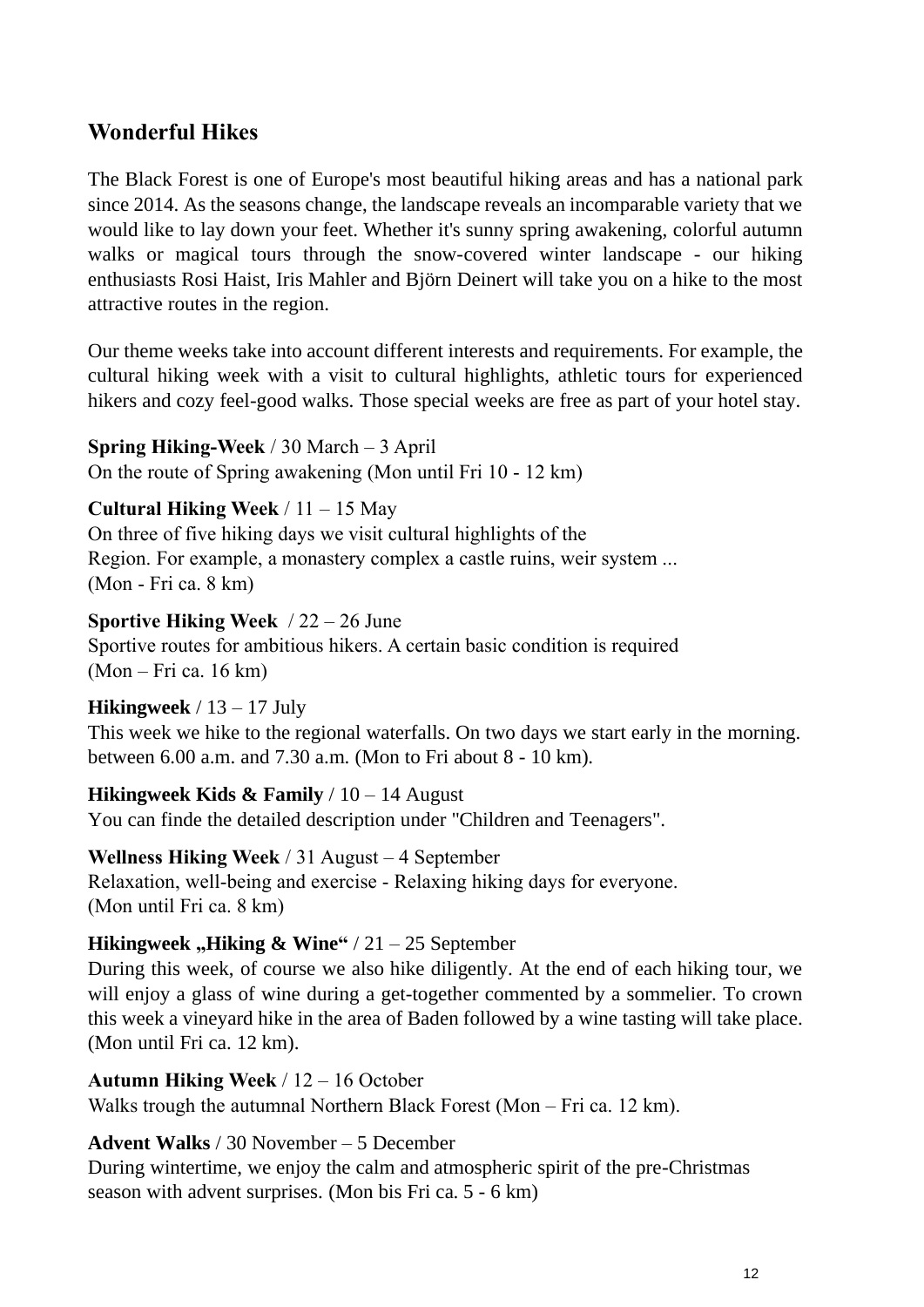#### <span id="page-12-0"></span>**Active Winterweek**

3 - 6 February /  $10 - 14$  February

In winter, when it's snowing, the Black Forest turns into a fairytale landscape. Whether cross-country skiing, snowshoeing, curling or a romantic sleigh ride - the "active winter week" makes you want to exercise. In the afternoon, a trip to the winter world awaits you - on skis, on snowshoes or warmly dressed on the hiking trails. This special week is free of charge as part of your hotel stay.

# <span id="page-12-1"></span>**Crazy for Carnival**

 $21 - 25$  February

Let the sparks fly with us. The wild party starts on Fasnet Friday. The witches dance, there is a crazy buffet, a fantastic "Schudi" evening at the Blockhütte, and a trip to see the Alemannic carnival procession and much more. The unforgettable highlight of the wild party is Rose Monday, where we also celebrate at the restaurant Silberberg. At the huge Rose Monday Ball with the Peter Thiebes Live Band, we will give a prize to the person with the best costume, so don't forget your fancy dress outfit while packing your suitcase. The theme for this year's hotel party is "Welcome to Fantasies". We are looking forward to all kinds of interesting costumes and performances– the crazier the better. Of course, the Nubbel (scapegoat of carnival) can not be missing. We warmly welcome him to Tonbach and we will burn the Nubbel with spiritual support on Carnival Tuesday to bring the festivities to a close.

# <span id="page-12-2"></span>**Fit into the Spring with Iris Mahler and Birgit Frey**

 $2 - 6$  March,  $16 - 20$  March

In spring you automatically feel like to exercise and to do activities in order to get fit and vital again. The feeling to breathe easy and to recharge your batteries. This week is a great way to get ready for spring.

Every day you have the choice of at least 4 different sports courses: water aerobics, a power course such as indoor cycling or BBP functional and an energetic course like bodyART or Pilates. A 30-minute stretching program completes the day.

For this week we have the best conditions - the fresh Black Forest air, the tranquility of nature, a pampering spa area and our excellent cuisine. As part of the half board you have the option in the evening to choose a vitality menu. This special week is free as part of your hotel stay.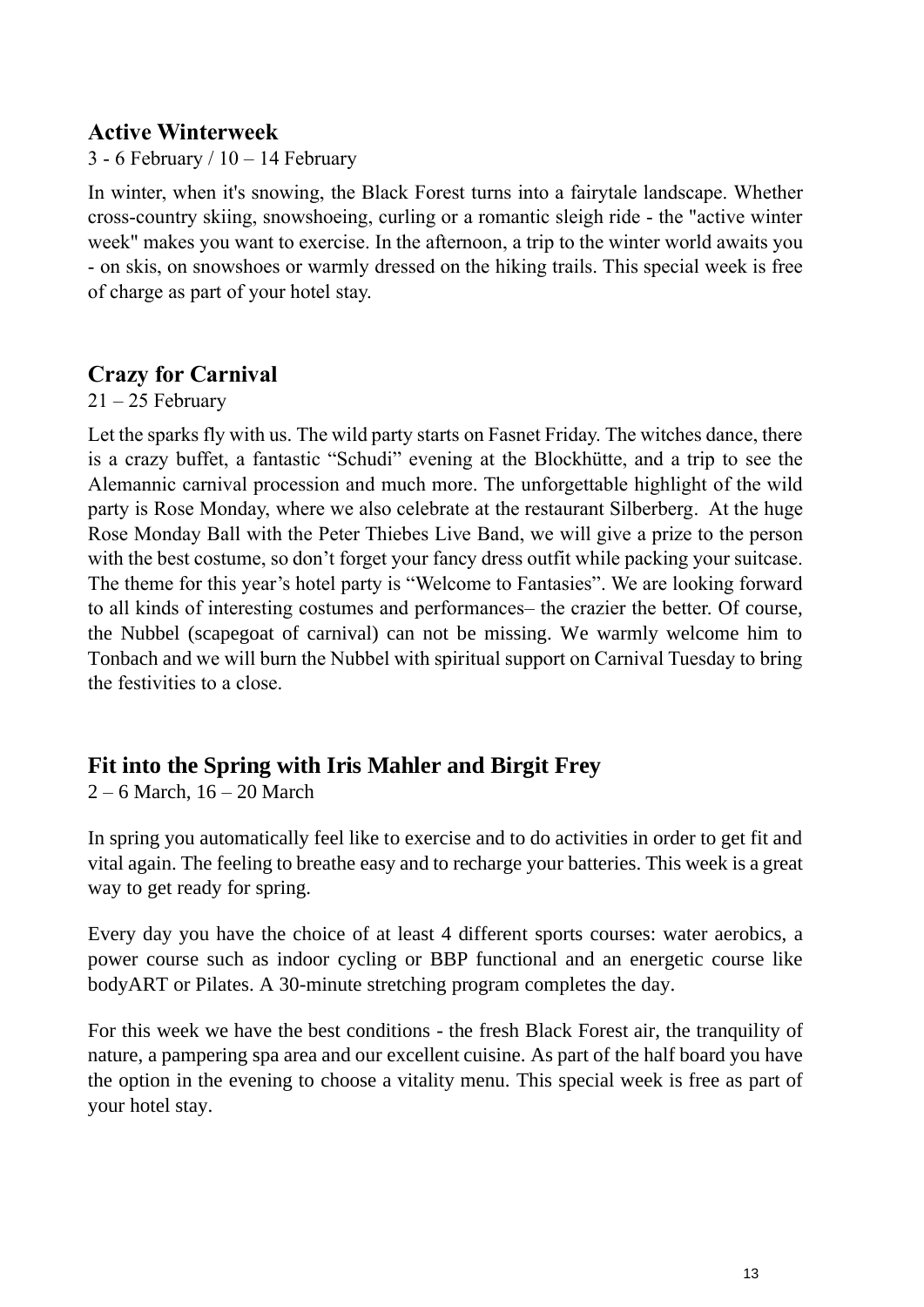# <span id="page-13-0"></span>**Dance Week "Let's Dance"**

with the ADTV-Dance teacher couple Martina and Eberhard Braig 27 – 30 April, 16 – 20 November

Get inspired to the most beautiful hobby that you can have as a couple: Couple dance.

Dancing and enjoyment belong together - that has always been the philosophy of the Braig's. Eberhard Braig started dancing when he was 16 years old. Since 28 years he runs successfully his own ADTV dance studio with his wife Martina.



"We take you on an excursion into the beautiful world of couples dancing in a relaxed, beautiful atmosphere and make you want more".

Our invitation to dance is suitable for singles as well as for couples. The classes take place in our Well-Fit room. Whether tango, cha-cha-cha or disco-fox - with our professional ADTV dance instructors you will learn with joy to float easily and safely across the floor.

We are looking forward to see you.

Martina und Eberhard Braig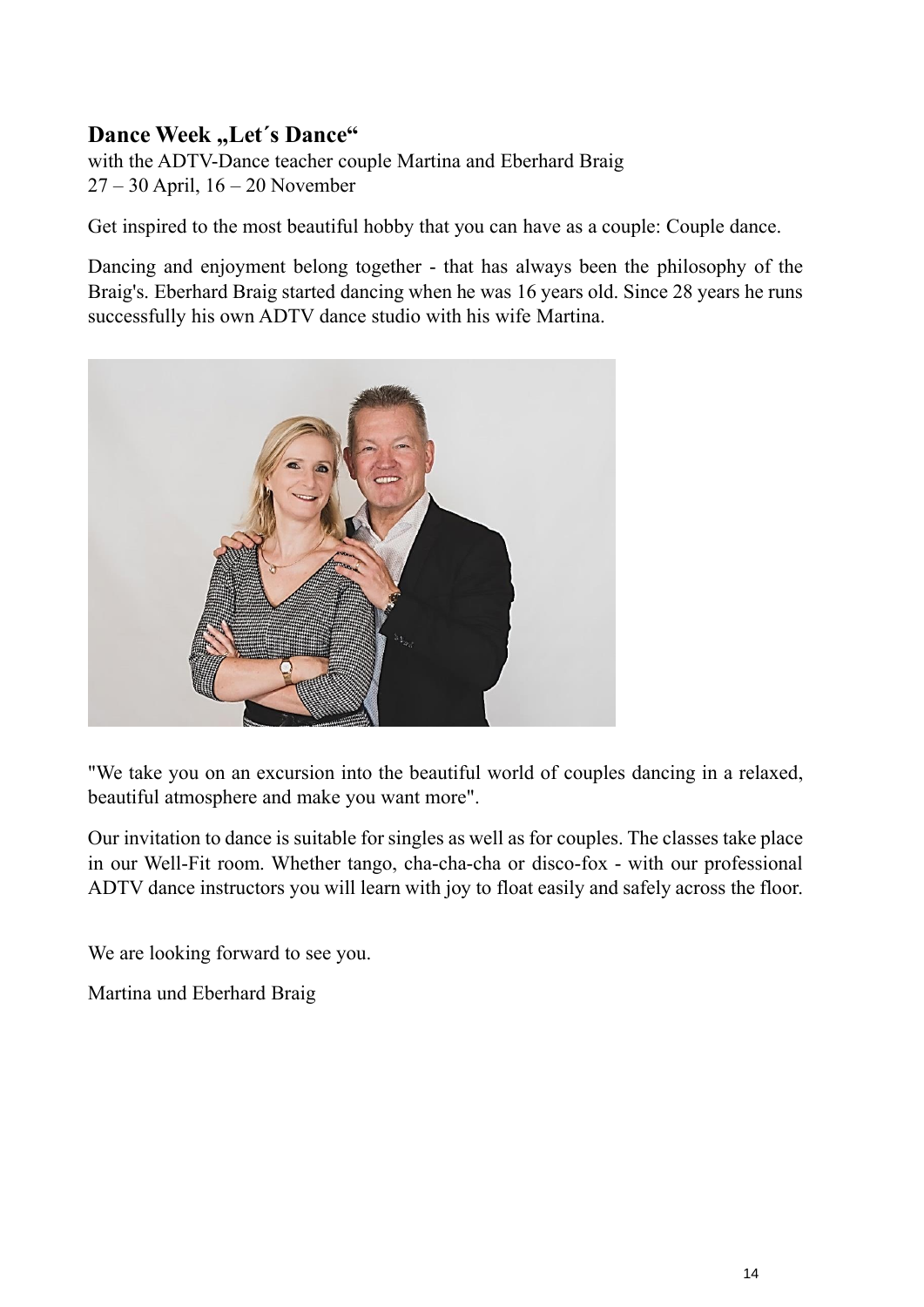#### <span id="page-14-0"></span>**Artistic holidays with Elvira Amrhein**

 $4 - 8$  May

The German-French artist Elvira Amrhein invites beginners and advanced artists to live out their creative side and to create together the most beautiful personal watercolor works of art. For some it is the thrill, to finally start again, for the others a valuable impulse for a wonderful new hobby. On request, you can work with acrylic paint, ink or coal.

The painting group meets daily from Monday to Friday from 10.30 a.m. to 1.30 p.m. in the Traube Atelier. On Wednesday afternoon we visit together an art museum. We ask for your registration at least 4 weeks in advance. Important: Please bring painting tools, watercolor paper, canvases and colors. For this special week the contribution is  $336 \epsilon$  per person.

# <span id="page-14-1"></span>**Herb Days in Traube Tonbach**

 $25 - 27$  May

If you enjoy using herbs, we look forward to welcoming you to our herbal days. Whether as tea, processed in a delicious pesto or as a symphony in a whole menu, herbs are diverse and turn many dishes into tasteful and refined delicacies.

#### **Program**

#### **Monday: Tea Seminar**

Björn Deinert, Tea Master of the Traube Tonbach, presents you different varieties of herbal teas and what you have to pay attention to when infusing.

#### **Tuesday Herb Hiking**

Sabine Schweikert takes you into the world of wild plants. On the way we collect some different herbs to make a wild herb pesto. The cheerful anecdotes and stories of the passionate "herbalist" will turn these hours into a perfect day.

#### **Wednesday: Cooking Class**

A delicious 3-course herb menu is prepared in our cooking school together with our deputy kitchen director Henry Oskar Fried. The main topic is "Wild Herbs and Flower Kitchen by Henry Oskar". The course starts at 10.00 a.m. and lasts until about 3.00 p.m. The cost contribution for this cooking course is 98  $\epsilon$  per person (including table wine, water, recipes, rental cooking apron)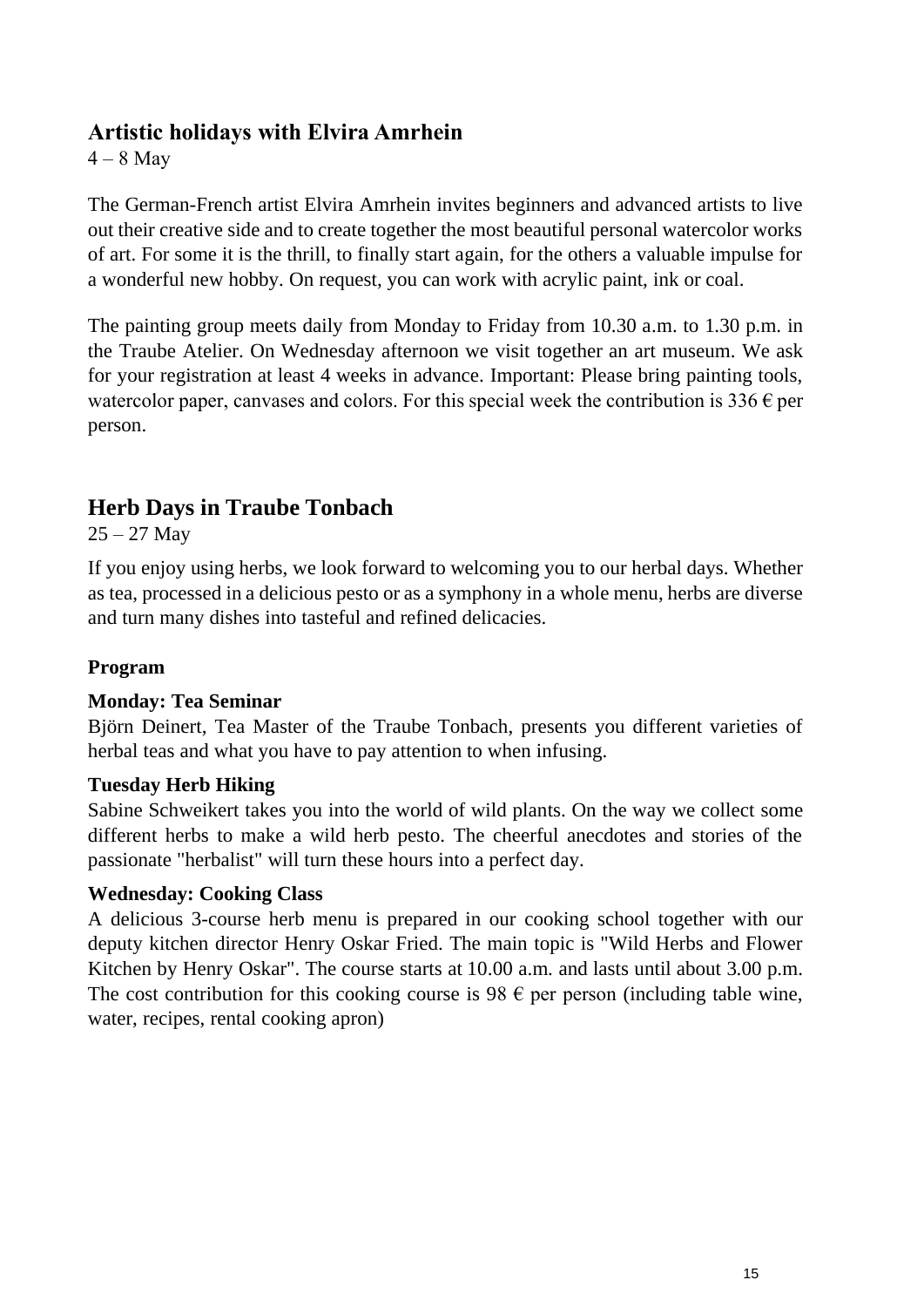# <span id="page-15-0"></span>**Summer Golf Day**

Enjoy a "summer golf day" in a social and relaxed atmosphere. Together with our golf friend Roland Frey, sportsman and organizer at the golf club Freudenstadt you can always play on Wednesdays - from May to September - in the beautiful golf course in Freudenstadt with charming tracks and beautiful nature experiences.



#### **Program**

| From 09.45 a.m. | The bus is waiting for you                               |
|-----------------|----------------------------------------------------------|
| 10.00 a.m.      | Transfer with our hotelbus to the Golf Club Freudenstadt |
| $10.30$ a.m.    | Playing on the 18-hole Freudenstadt golf course          |
| ca. 3.30 p.m.   | Transfer back to the Hotel                               |
| ca. 4.00 p.m.   | Sundowner in our rose garden or hotel lounge             |

For the summer golf day we charge a contribution of  $176 \text{ } \infty$  per person (including transfer to the golf course, green fee, snacks, coffee and cake at the clubhouse Freudenstadt, sundowner, golf guide). Registration deadline is the day before, on Tuesdays until 12.00 p.m. Minimum number of participants are 2 persons. If only one person is interested, the price will increase to 250 Euro.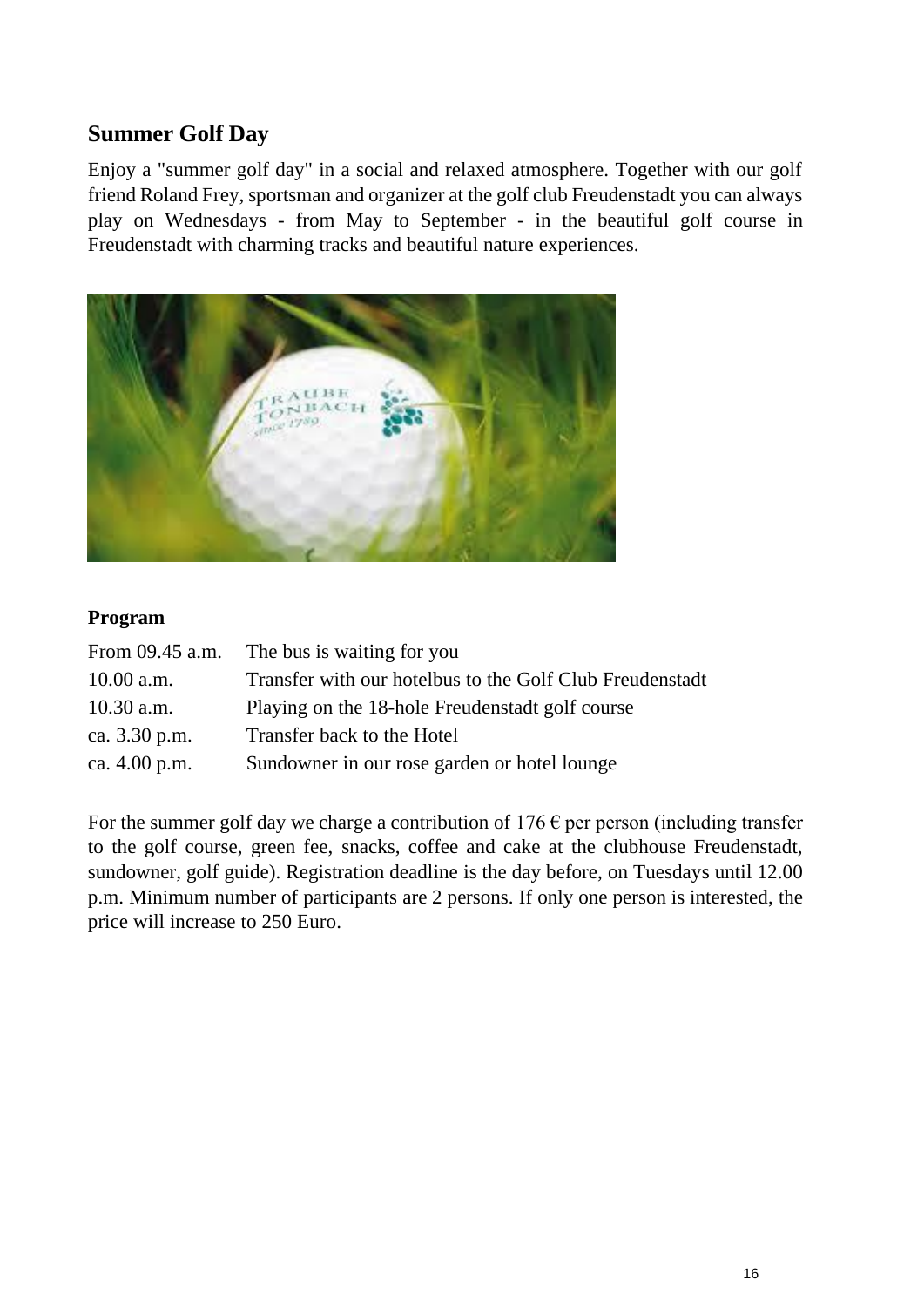# <span id="page-16-0"></span>**Survival Camp with Robert Hill**

#### **Discover Black Forest from it´s wild side**

8.-13. June, 10.-15. August, 17.-22. August, 26.-31. October

Our outdoor expert Robert (Rob) Hill has a strong knowledge about the Black Forest. He grew up here and spent many days and nights in the woods. During his time with the Royal Navy he traveled through the Antarctic, the Himalayas and many unspoilt regions of Europe. Use the unique opportunity to learn from this expert and see the Black Forest with his eyes.

For the "Black Forest outdoor and survival training" he pays a visit to his old home. He has put together an educational program and various day tours to give you the basics for living in the outdoors. Learn how to start a fire, build a shelter or find food in the wild. Around a campfire Rob will tell many exciting stories that can keep up with any action movie. Join him on this exciting expedition through the Black Forest.

From 10 a.m. to 4 p.m.: Nature is calling. Choose the day with your favorite topic or book all five - every day comes with a different theme and brings you one step closer to Black Forest wildlife. As part of your hotel stay this highlight is free of charge. Children and teenager under the age of 18 can participate if accompanied by an adult.

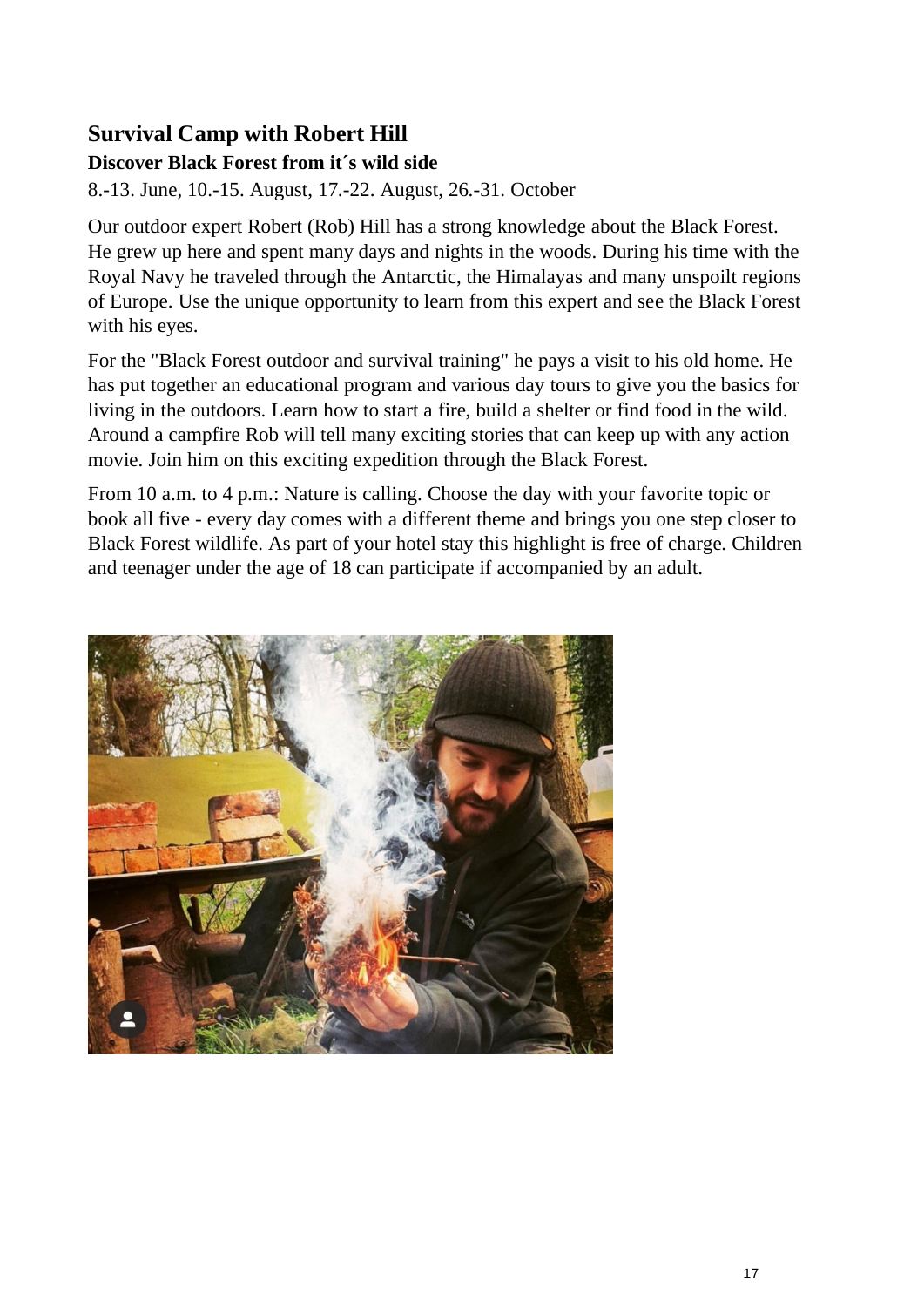#### <span id="page-17-0"></span>**Summer Golf Days / Arrangement**

15 – 18 June

Enjoy the summer golf days Traube Tonbach in a social and relaxed atmosphere. Together with our golf friend Roland Frey, sportsman and organizer of the Golf Club Freudenstadt, you will play on the beautiful golf course in Freudenstadt with delightful courses and wonderful nature experiences. The Golf Club Freudenstadt was founded in 1929 and is therefore one of the oldest and most traditional golf courses in Germany.

#### **Program**

#### **Monday & Tuesday / Training**

| From 09.45 a.m. | The bus is waiting for you                      |
|-----------------|-------------------------------------------------|
| 10.00 a.m.      | Transfer to the golf course Freudenstadt        |
| $10.30$ a.m.    | Playing the 18-hole golf course in Freudenstadt |
| ca. 3.30 p.m.   | Transfer back to the hotel                      |
| ca. 4.00 p.m.   | Sundowner in our rose garden or hotel lounge    |

#### **Wednesday / Tournament Day**

The tournament is effective by default. A handicap of 45 or less is required to participate.

#### **Program**

| From 08.15 a.m. | The bus is waitig for you                                    |
|-----------------|--------------------------------------------------------------|
| 8.30 a.m.       | Transfer to the golf course Freudenstadt                     |
| 9.00 a.m.       | Use of the Driving Range                                     |
| $9.30$ a.m.     | Official greeting at the clubhouse                           |
| 10.00 a.m.      | Cannon start of the tournament with members of the golf club |
| ca. 3.00 p.m.   | Award ceremony on the golf course                            |
| ca. 4.30 p.m.   | Transfer back to the hotel                                   |
| 7.00 p.m.       | <b>Barbecue inklusive Drinks</b>                             |

For more information visit our homepage:

<https://www.traube-tonbach.de/en/arrangements/active/summer-golf-days-1/>

On request, we would be happy to organize individual coaching sessions for you in advance through the Peter Dworak golf school in Freudenstadt. Registrations up to 2 weeks before the start: 31st of May 2020.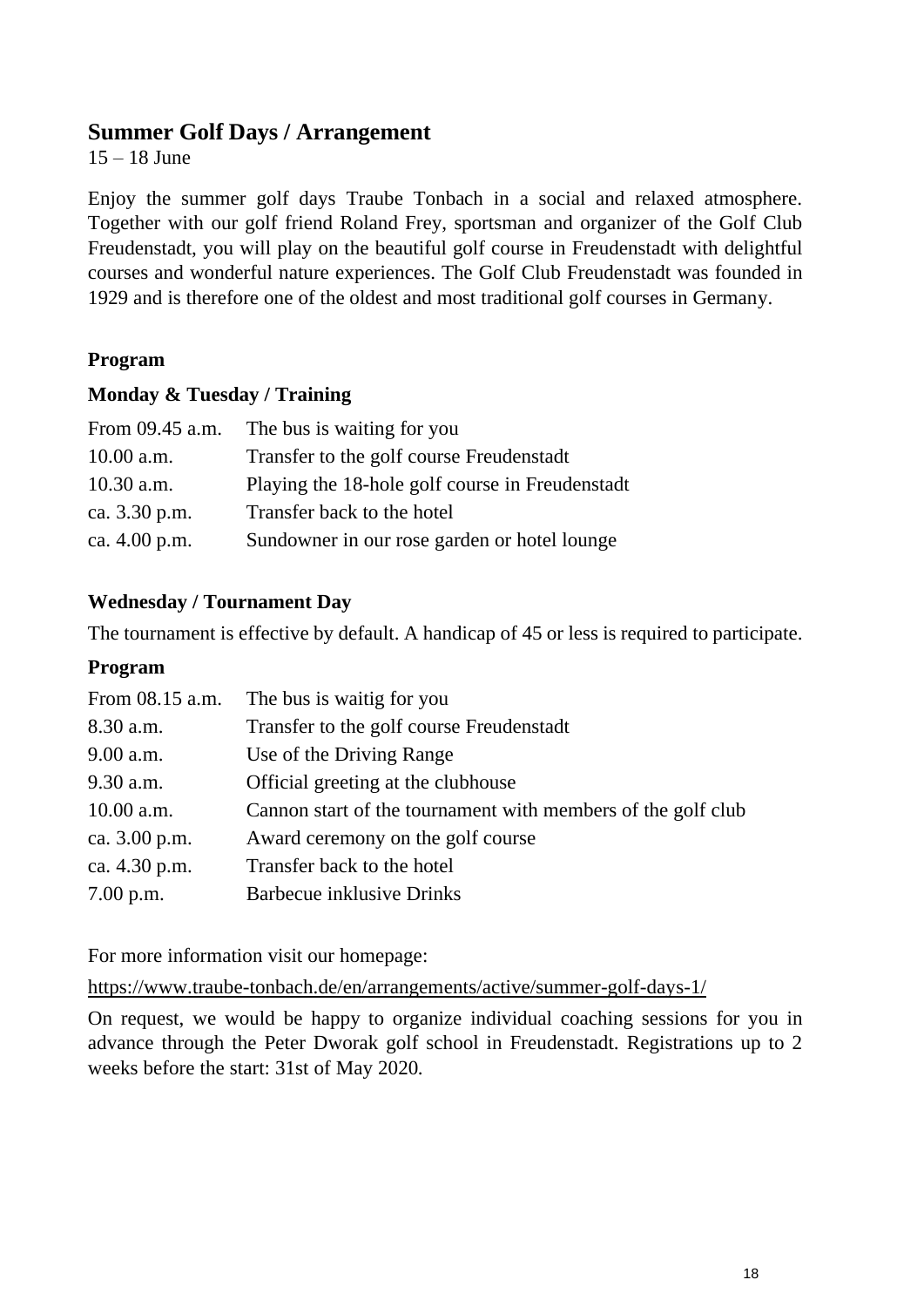# <span id="page-18-0"></span>**National holidays**

A celebration for our friends from Luxembourg, France and Switzerland.

We celebrate for and with our guests from Luxembourg, France and Switzerland and make their national holiday an exclusive Traube event. We invite you to take a walk through our beautiful Tonbach valley and surprise you with an atmospheric picnic. In the afternoon we serve coffee and tea with birthday cake. And as a highlight, a large gala menu dedicated to friendship. We invite you to this those country themed gala evenings, including corresponding wines and with festive music within your half-board.

Luxembourg National Holiday 23 June 2020 Picknick Hike 22 June 2020 11 a.m. Birthday Afternoon Coffee 23 June, 3 p.m. Hotel-Lounge Gala-Evening 23 June 6.30 p.m.

French National Holiday 14 July 2020 Picknick Hike 13 July, 11 a.m. Afternoon Coffee 14 July, 3.00 p.m. Hotel-Lounge Gala-Evening 14 July, 6.30 p.m.

Swiss National Holiday 1 August 2020 Picknick Hike 31 July, 11 a.m. Afternoon Coffee 1 August, 2 p.m. Hotel-Lounge Gala-Evening 1 August, 6.30 p.m.

German Day of Unity 3 October 2020 For our holiday we invite you to celebrate our country and people in our "culinary garden" on the 2 october to enjoy the delicacies of the regions.



**L'AMITIE** 



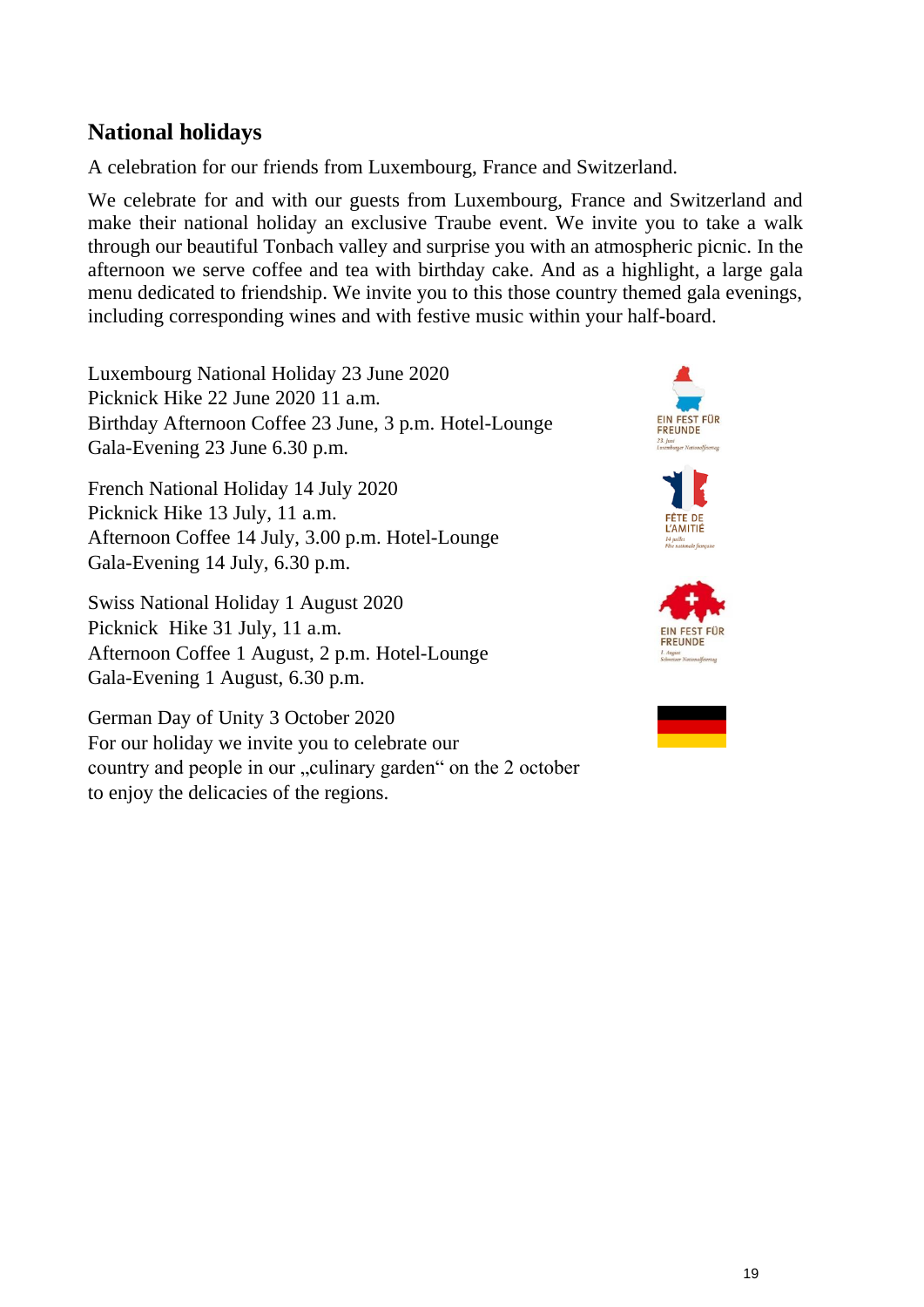## <span id="page-19-0"></span>**Bicycle Week - Baiersbronn by Bike**

6 – 10 July, 17 – 21 August

Cycling with the E-bike

High mountains and valleys, unspoilt nature and winding paths. Cycling in the Black Forest is a special pleasure and a sportive challenge. With our coaches Birgit Frey and Vivien Kilgus this week you will ride on five days the most beautiful routes of the region with different levels of difficulty and wonderful views. You are welcome to bring your own bike or reserve in advance a high-quality bike from our in-house bike fleet for the tours. This special week is free of charge as part of your hotel stay.



#### **Our in-house bike fleet**

Eight comfortable Samedi bikes from the French manufacturer Mustache. The bikes look simple and elegant due to the innovative frame construction technology and the black matt paint. Depending on personal preference and terrain, you can choose between the various support modes "ECO", "Tour", "Sport" and "Turbo". Thanks to the battery support, cycling is much more relaxed.

Four sporty mountain E-bikes from Corratec. All E-bikes are equipped with the proven Bosch drive systems.

#### **Always safely to your destination**

#### **GPS - Global Positioning System for your bike tour**

With a GPS device, you can spontaneously start a Bike-Tour without hesitation and enjoy the area in a relaxed manner - the device will lead you to your destination! We have tested routes of different lengths for you, which you simply follow. We have 2 GPS devices ready for rent free of charge.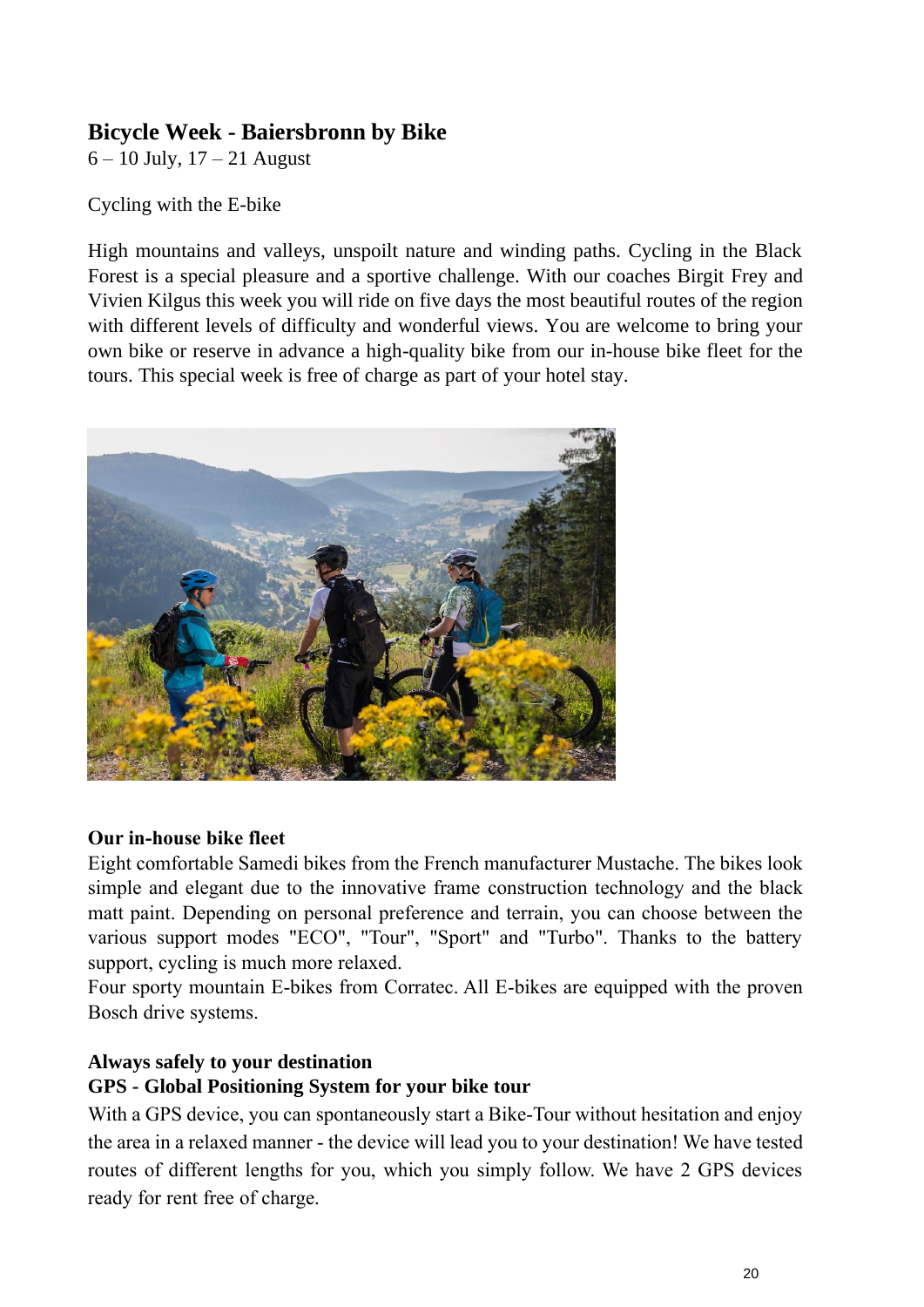# <span id="page-20-0"></span>**Culinary Week**

5 – 9 October

From Monday to Friday every day will be dedicated to a new delight.

With lectures, presentations, culinary evenings, excursions and tastings, we invite you to enjoy the subject of the day in all its facets. For the culinary events there is an additional charge on the half board.

# <span id="page-20-1"></span>**Scottish Days / Arrangement**

 $10 - 12$  November

Whiskey, bagpipe players, Haggis, high tea: From November 10th to 12th we bring Scottish culture to the Tonbach Valley. Heiner Finkbeiner, bar manager Bernhard Stöhr and whiskey ambassador Christian H. Rosenberg invite you to get to know Scotland's fascinating sides. For over 20 years now, the Scottish lifestyle has been brought in the Traube Tonbach to enjoy.

The opening: The journey begins on Tuesday evening with a rustic "get together evening" in the middle of the forest. Enjoy the Swabian cuisine and an exquisite whiskey rarity tasting as well as encounters and discussions in a familiar atmosphere.

On Wednesday afternoon we celebrate the tea culture and invite you to high tea in the Black Forest style. Enjoy a talk and dinner on Wednesday evening with your and our long-time bar manager Bernhard Stöhr and whiskey ambassador Christian H. Rosenberg. With interesting stories about the Highlands and their legendary national drink, Mr. Stöhr and Mr. Rosenberg invite you to taste the finest whiskey and a 5-course menu.

To conclude the Scottish Days worthy in the Traube Tonbach, a tasting of Haggis takes place in the hotel hall on Thursday evening. The hearty Scottish specialty should not remain the only culinary highlight of the Highlands this evening. At the Scottish buffet in our restaurant Silberberg, you have the opportunity to enjoy again - and review the past Scottish days.

If you have not booked the arrangement, you can register also for an event individually. Information about price and availability can be obtained from our reservation (Tel. +49 (0) 7442 - 622).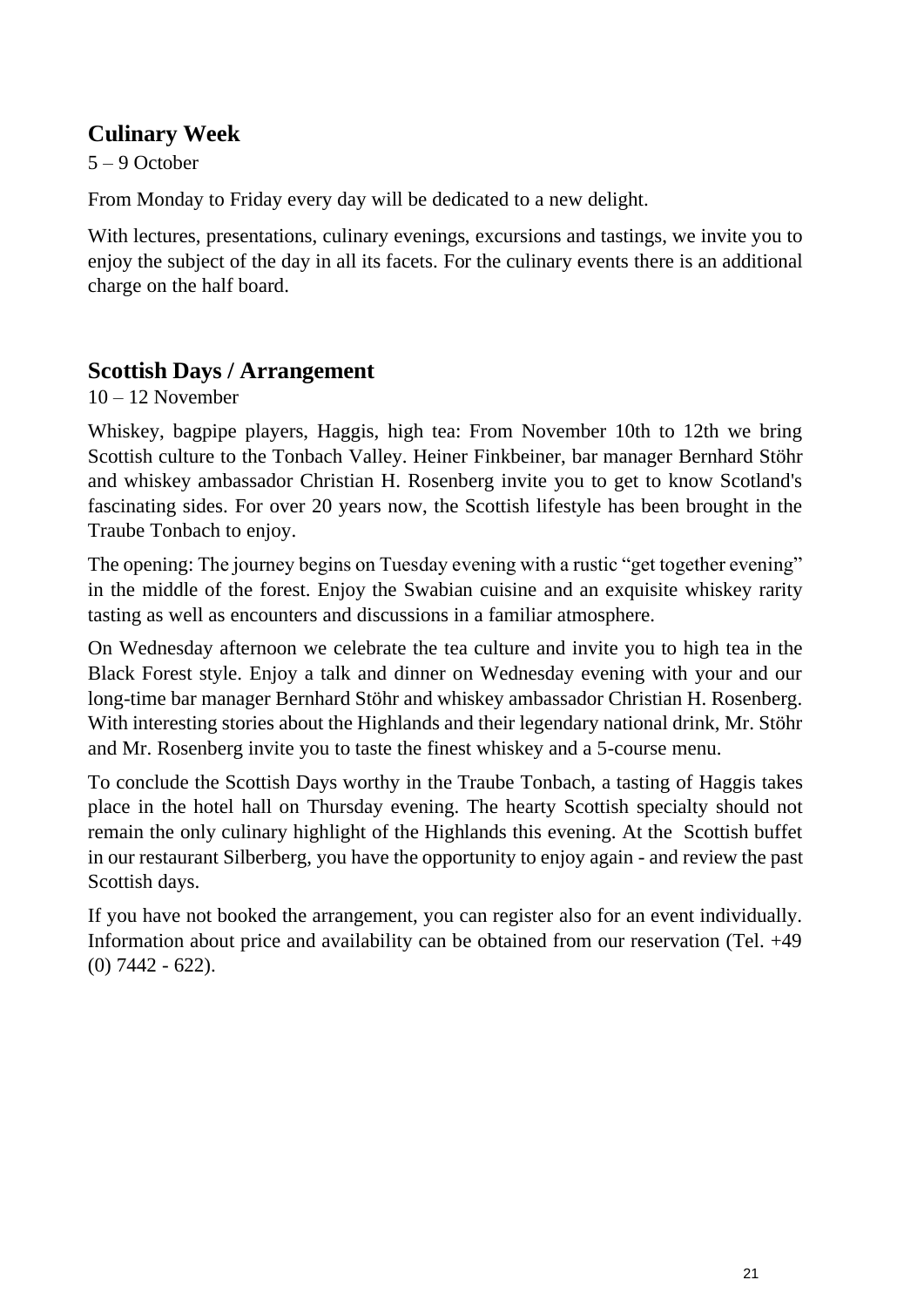### <span id="page-21-0"></span>**Advent, Advent. Waiting for St Nicholas**

#### 6 – 11 December

These days we are getting ready for Christmas. With torchlight hikes, singing christmas songs, candle magic, storytelling and excursions to the region's Christmas markets. We bake cookies according to the original recipes of our patisserie, make Christmas decorations and on December 6th, St Nicholas visits us. Furthermore we will have a big chocolate buffet and many surprises waiting for you.

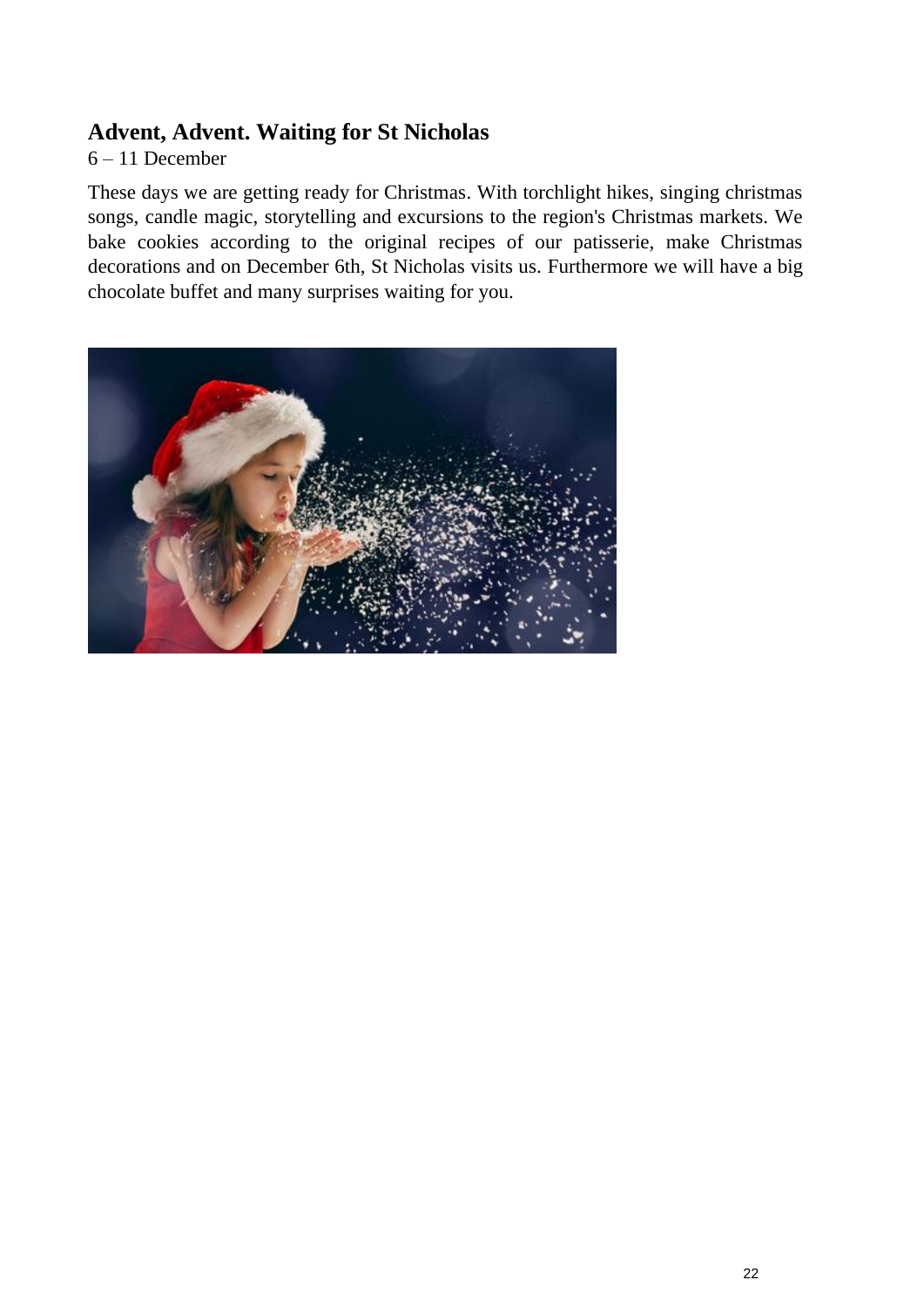# **Children and Teenagers**

In the Kids Court, Marion Müller and her team welcome children from the age of three and young people. Excursions, sports, action, games, fun or entertainment - there are great opportunities to experience something together. At lunchtime and in the evening all kids are invited to eat in the children's restaurant. You can find the weekly program on our website: www.traube-tonbach.de or write us an email: animation@traube-tonbach.de or call us: +49 (0) 7442 / 492-622.

# <span id="page-22-0"></span>**Football camp with Horst & Philipp Köppel**

 $3 - 7$  August

A team of trainers with heart.

An absolute highlight for our little guests is our football camp with the former national player Horst Köppel. With him the kids learn to handle the ball in a playful way. Not only technics, tactics and coordination are learned but also team spirit and fair play with your teammates and rivals. A cool week with lots of fun for all football fans.



We will play in any weather conditions - outdoors or in the sports hall. After the training session from 10 a.m. to 12 p.m. there will be sportive lunch. Please register the kids for this week in advance so that we can plan accordingly.

The cost contribution is 79 Euros (football camp, jersey + ball) plus equipment as required (sports bag, pants, socks, water bottle. Only the sports shoes (both hall and lawn) must be brought).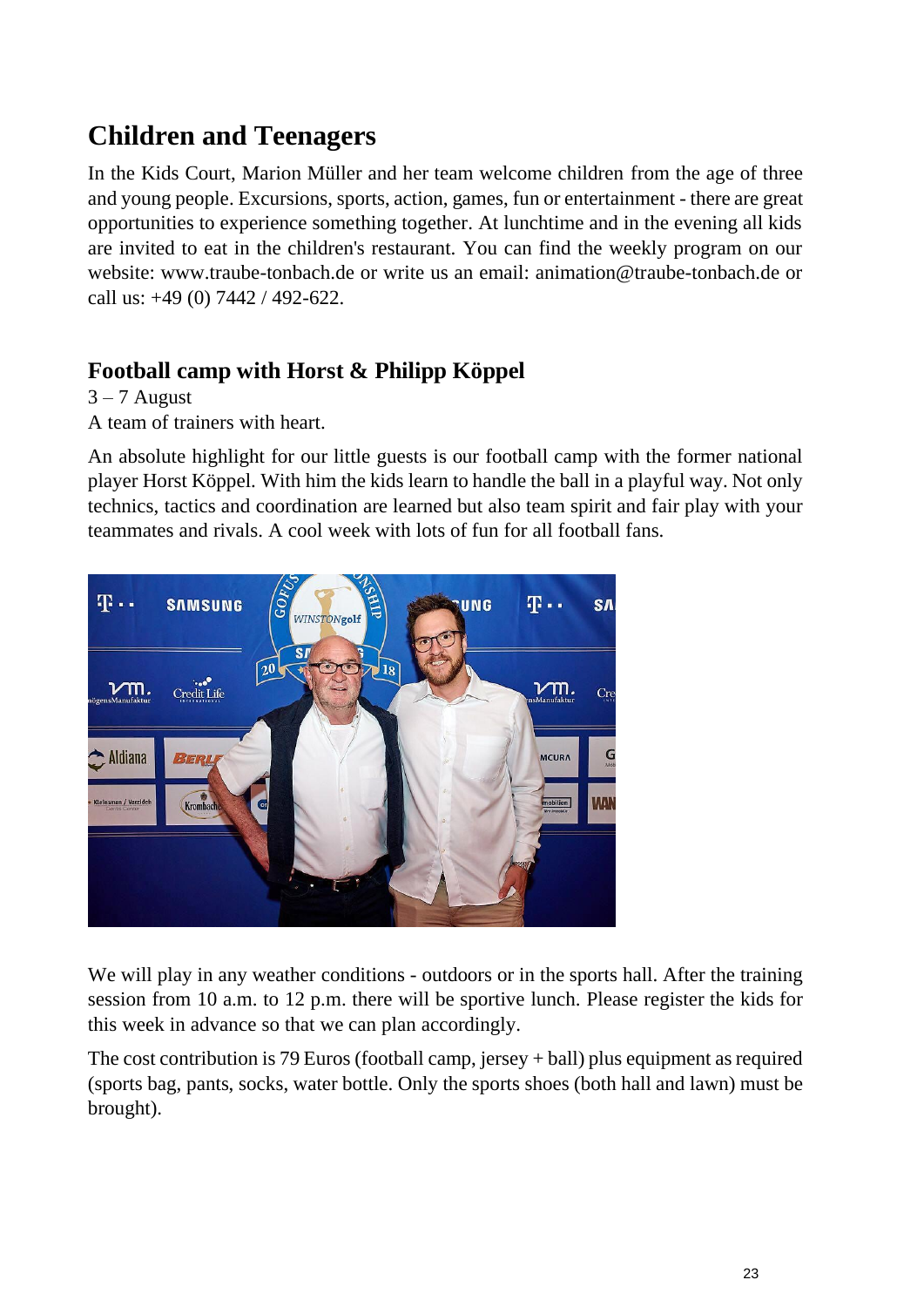# **Our adventure playground**

The Traube playground is a space for movement and full of surprises. The children can experience the old handicraft traditions of the Tonbach valley and follow the exciting path of wood. Motor skills, endurance, creativity and coordination are trained playfully. The fun begins high up where the harvested logs slide down. A color experience follows in a tunnel slide with colorful windows. At the bottom of the valley, the children come across the drainage channels and water sources. A great opportunity to play extensively with mud and water. After the fun goes on with wild rope swings.

# <span id="page-23-0"></span>**Hiking Week Kids & Family**

 $10 - 14$  August

This week's motto is "3-generation experience day". Grandparents, parents and children are invited to go on tour with us. There is always another highlight. For example, a ranger leads us through the wild forest or we take a river bed hike or we go with a pony over lush meadows. Let yourself be surprised what we have prepared for you this time. This special week is free of charge as part of your hotel stay.

# <span id="page-23-1"></span>**Kids & Family Days**

Throughout the year we have Kids & Family days in the program. Dates in 2020: March 4, April 20, June 8, August 10, October 30.

# **Cooking like the Grown Ups**

In our cooking school the kids cook a 3-course menu from organic products under the guidance of a professional. At the etiquette course in the restaurant Silberberg they learn the right rules of manners at the table. There will be also great parties, barbecues and a cool course in cocktail mixing. Of course with a lot of fun and without alcohol.

# **Indoor-Activities – Playing, Dreaming, Laughing**

The Kids Court is a huge creative space. Equipped with a football table, bobby cars, indoor football, table tennis, trampoline, badminton, billiard and a climbing wall there are many opportunities for fun and games. There is also a varied children's program every day with activities like face painting, craft workshops or baking waffles.

# **Outdoor-Activities**

Of course we also experience the Black Forest outside the Tonbach Traube. Various outdoor activities are waiting for you such as a climbing garden, bobsleigh, stand-up paddling, adventure golf park, karting on the lake, Segway tours, a visit to the farm and much more.